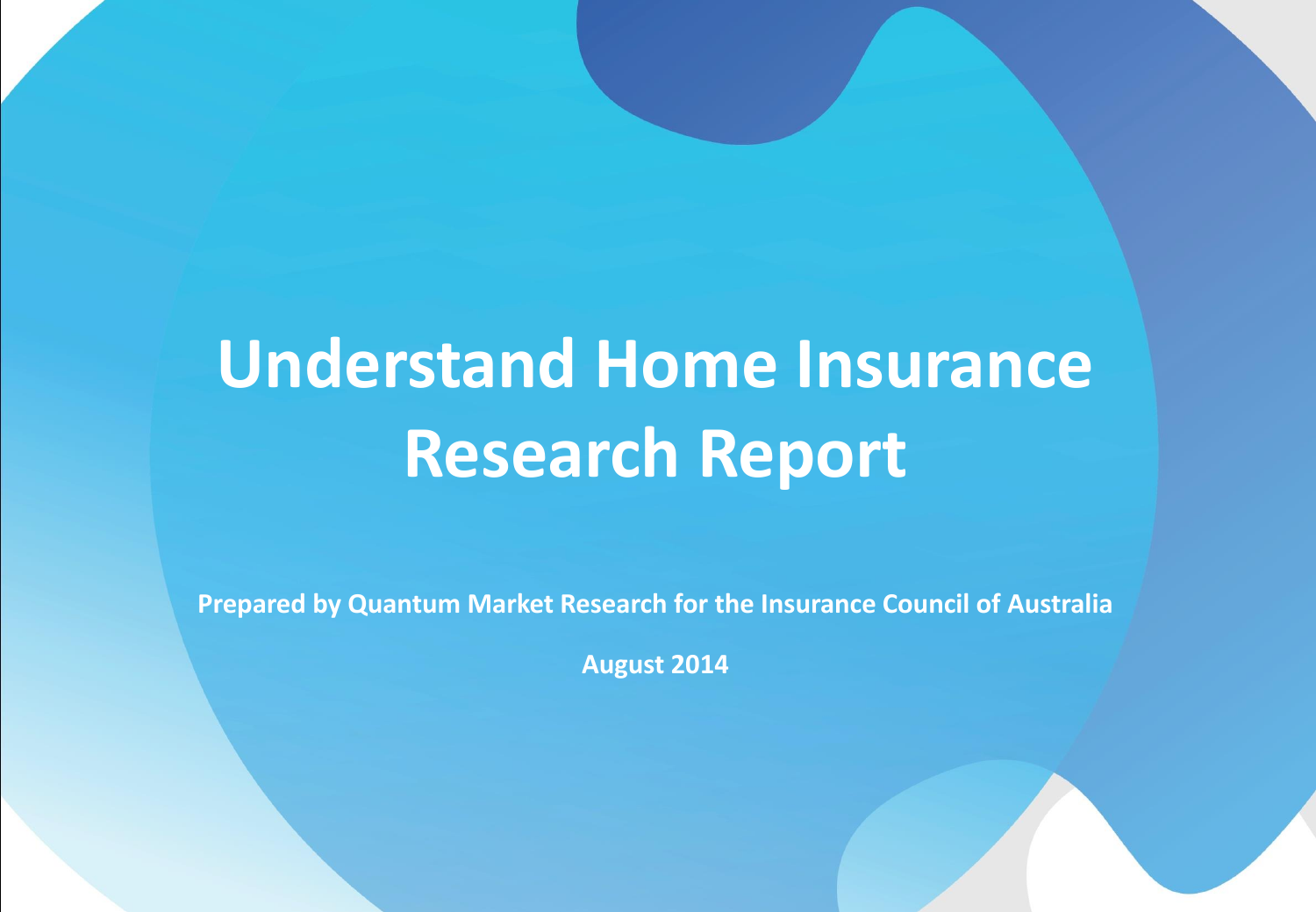#### **Background to this report**

To better understand consumer attitudes around their home insurance, the Insurance Council of Australia (ICA) commissioned Quantum Market Research to conduct a national online survey of more than 1,000 Australian adults.

The research project focused on uncovering attitudes towards home insurance, with specific focus on potential exposure to financial loss.

The results of the survey form a key part of **Understand Insurance**, the ICA's national consumer campaign aimed at empowering consumers to make better, more informed decisions by demystifying insurance.



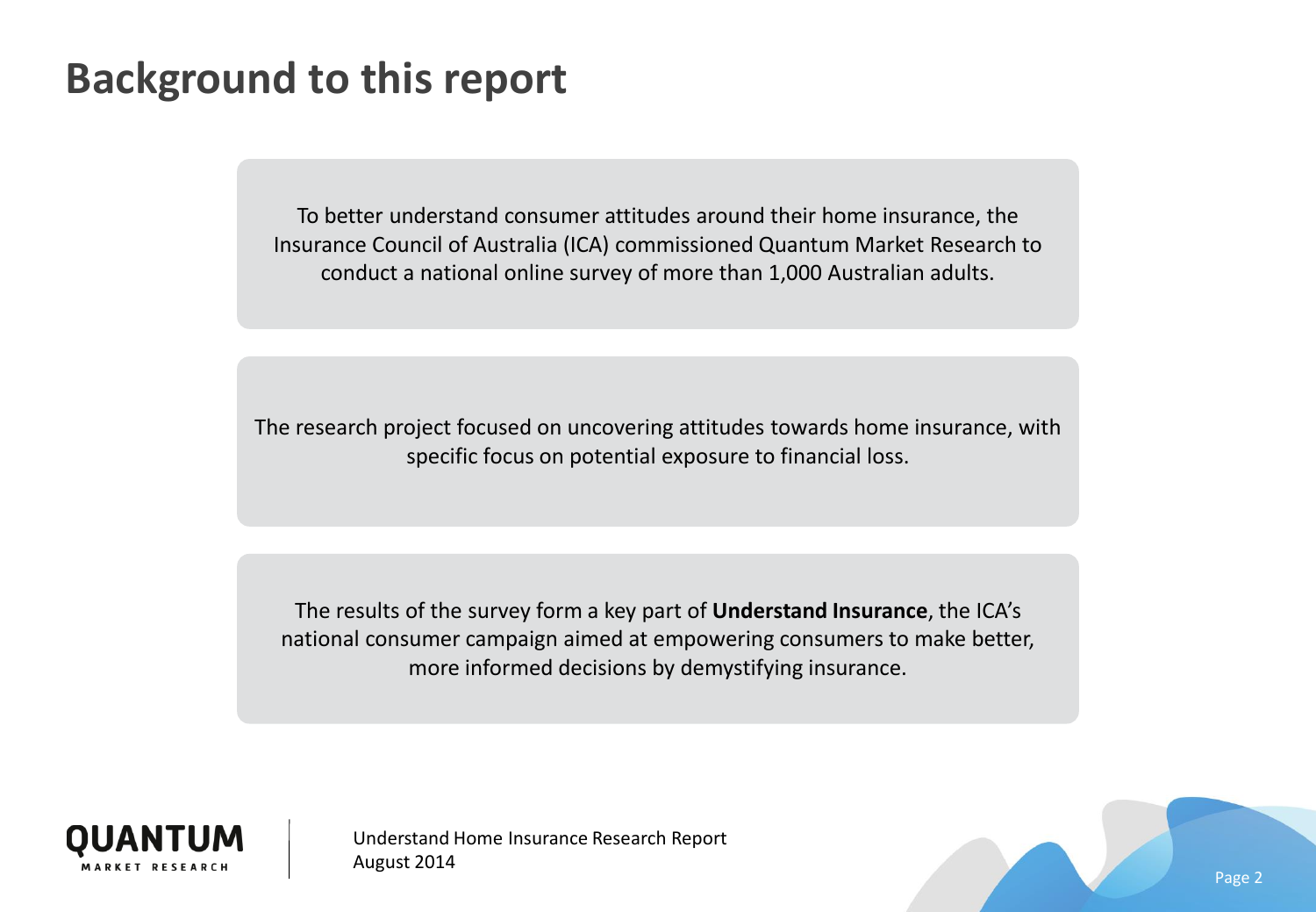### **Research methodology & sampling**

**Total sample: n=1017 home owners / renters**

- Before taking part in this survey, respondents were screened to ensure they were:
	- ―Australian residents.
	- ―Aged 18+.
	- ―A home owner (with or without mortgage) or currently renting a home.
	- ―The household's primary or joint decision maker regarding home insurance.

- The survey was conducted in July 2014.
- All respondents completed the survey online.
- Each respondent took 6-8 minutes to complete the survey.
- A nationally representative sample was obtained (based on gender, age and location).
- Respondents were sourced from an ISO accredited market research panel which is considered among the highest quality in the industry (Survey Village).
	- ―This panel is carefully managed to ensure respondents are representative of the total population and are not 'overresearched'.

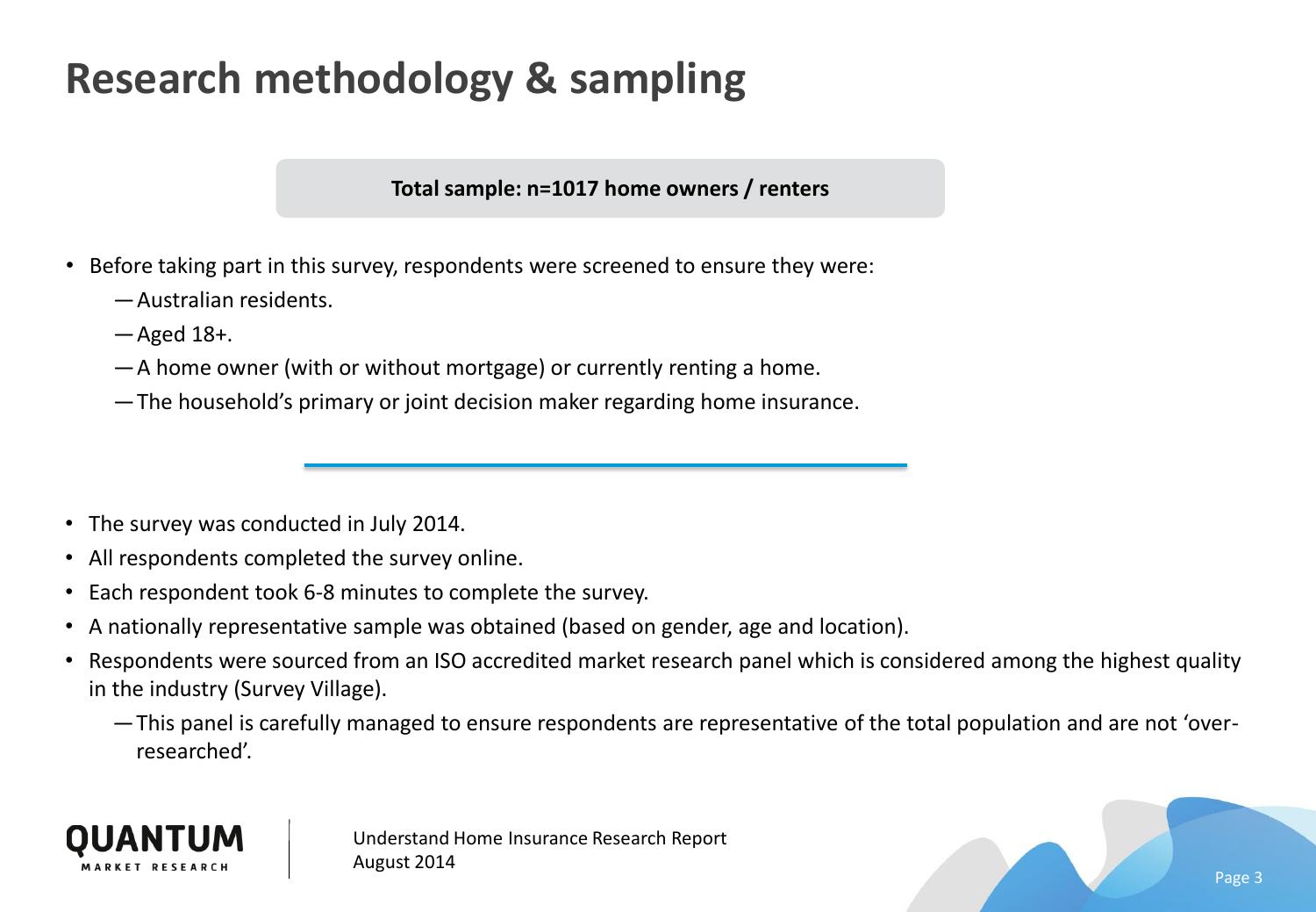#### **Weighting of the sample**

**The need for weighting:** To ensure that our sample is truly representative of the average homeowner / renter in Australia.

*i.e. not just nationally representative of everyone, but nationally representative of homeowners / renters.*

Take data we collected on **proportion of who live in their own rented / owned / mortgaged home**

| Age:  | % living in own<br>home |
|-------|-------------------------|
| 18-24 | 38%                     |
| 25-29 | 78%                     |
| 30-39 | 87%                     |
| 40-49 | 93%                     |
| 50-64 | 95%                     |
| $65+$ | 94%                     |

Looked at in conjunction with ABS census data on national population size…

| Aus. Pop. | <b>Therefore % Aus.</b><br>Pop. living in<br>own home |  |
|-----------|-------------------------------------------------------|--|
| 12.6%     | 5.6%                                                  |  |
| 9.7%      | 8.9%                                                  |  |
| 17.9%     | 18.5%                                                 |  |
| 18.0%     | 20.0%                                                 |  |
| 23.4%     | 26.5%                                                 |  |
| 18.3%     | 20.5%                                                 |  |

Gave us a weighting factor to achieve a **nationally representative crosssection of homeowners / renters**

| factor | <b>Weighting</b> |
|--------|------------------|
|        | 0.58             |
|        | 0.49             |
|        | 0.90             |
|        | 1.01             |
|        | 1.85             |
|        | 1.20             |
|        |                  |

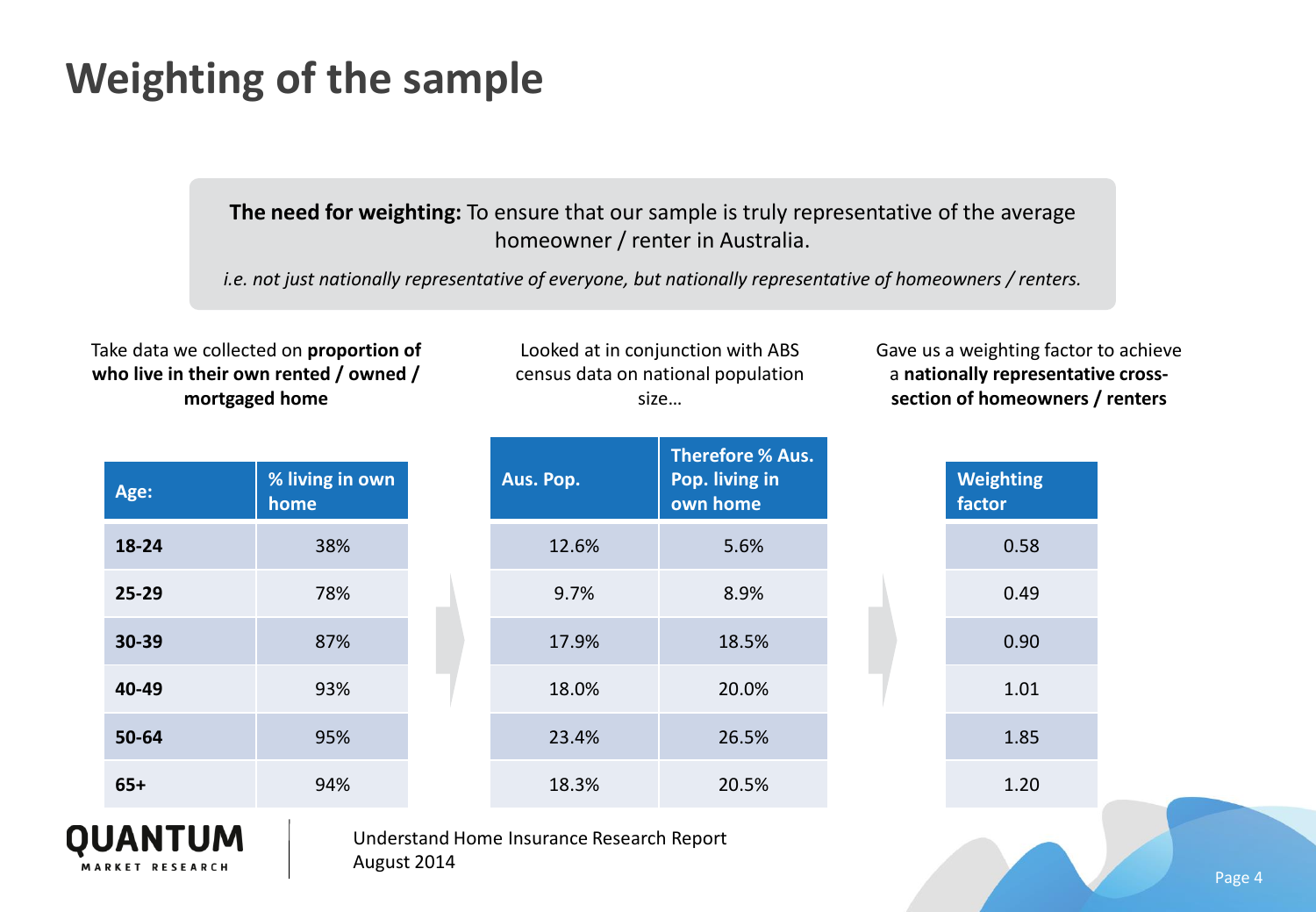### **Weighted sample: A representative cross-section of Australian homeowners / renters**

| Age:      | % of sample: |
|-----------|--------------|
| 18-24     | 6%           |
| $25 - 29$ | 9%           |
| 30-39     | 19%          |
| 40-49     | 20%          |
| 50-64     | 26%          |
| $65+$     | 20%          |

| Location:                | % of sample: | Location:              | % of sample: |  |
|--------------------------|--------------|------------------------|--------------|--|
| Sydney                   | 21%          | Regional<br><b>NSW</b> | 11%          |  |
| Melbourne                | 18%          | <b>Regional Vic</b>    | 8%           |  |
| <b>Brisbane</b>          | 8%           | <b>Regional Qld</b>    | 12%          |  |
| Perth                    | 6%           | <b>Regional WA</b>     | 3%           |  |
| Adelaide                 | 7%           | <b>Regional SA</b>     | 1%           |  |
| Hobart                   | 1%           | <b>Regional Tas</b>    | 1%           |  |
| <b>ACT</b><br>(Canberra) | 2%           | <b>NT</b>              | 1%           |  |

| Gender: | % of sample: |
|---------|--------------|
| Male    | 48%          |
| Female  | 52%          |



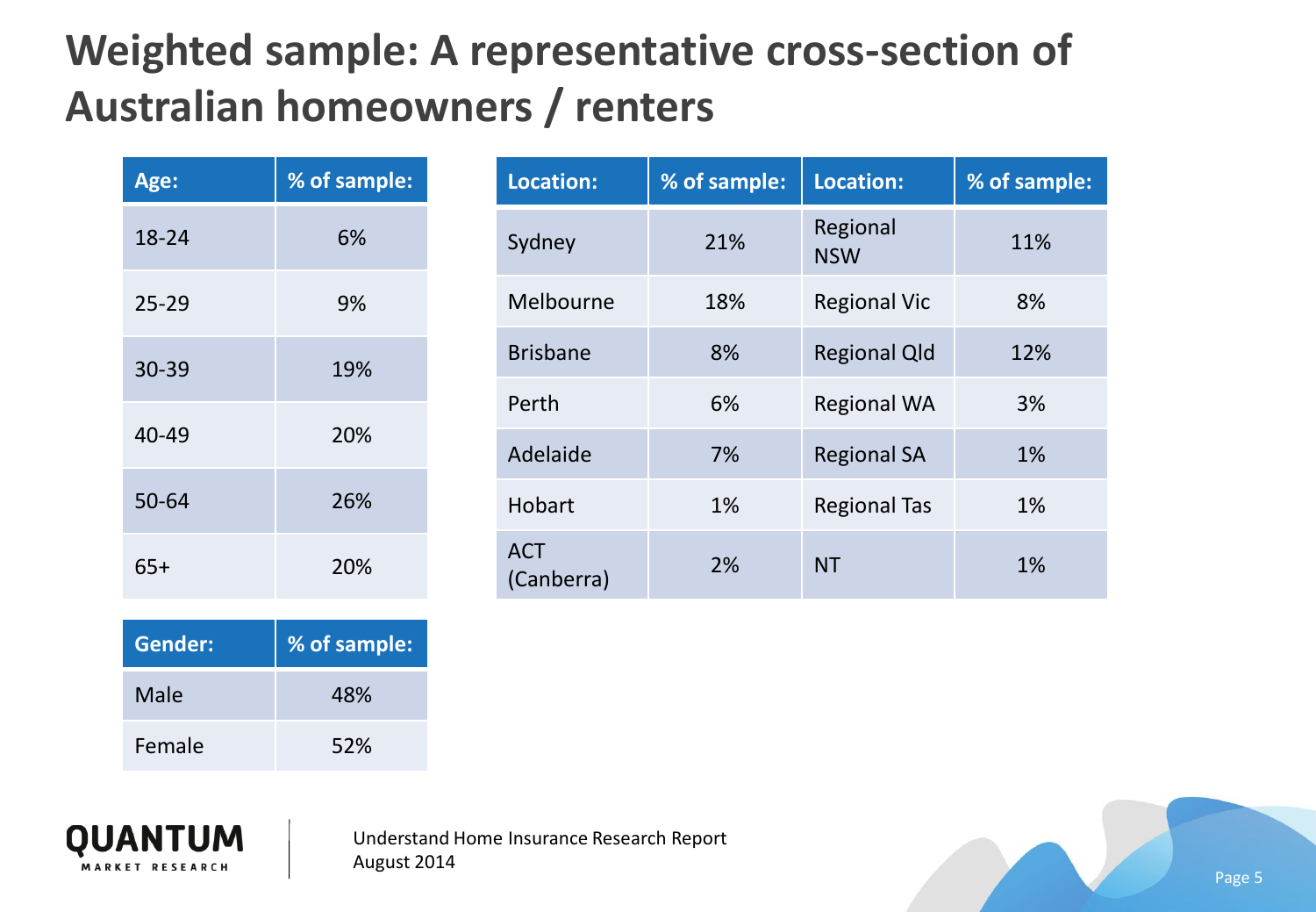#### **Sections of this report**





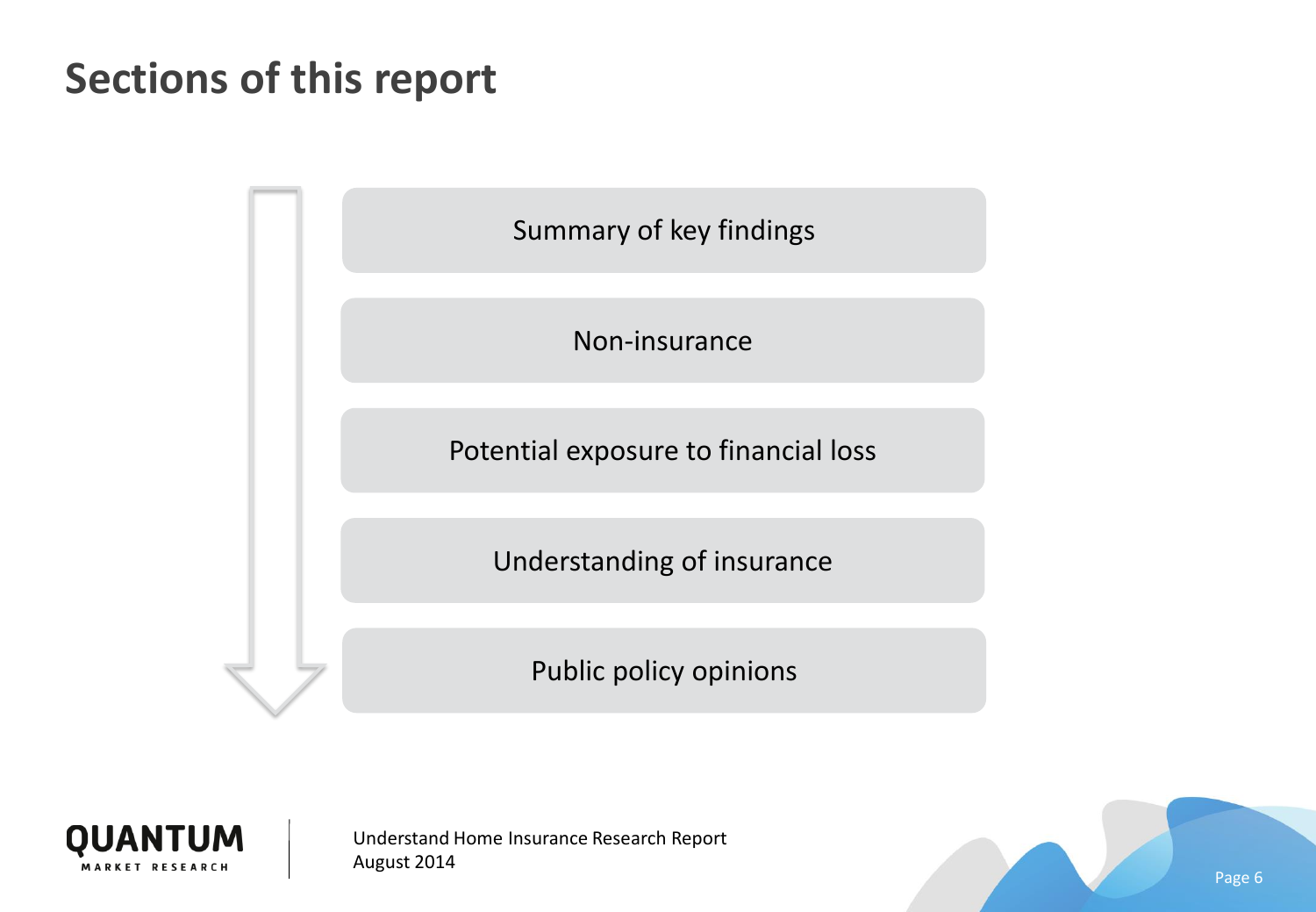# **Summary of key findings**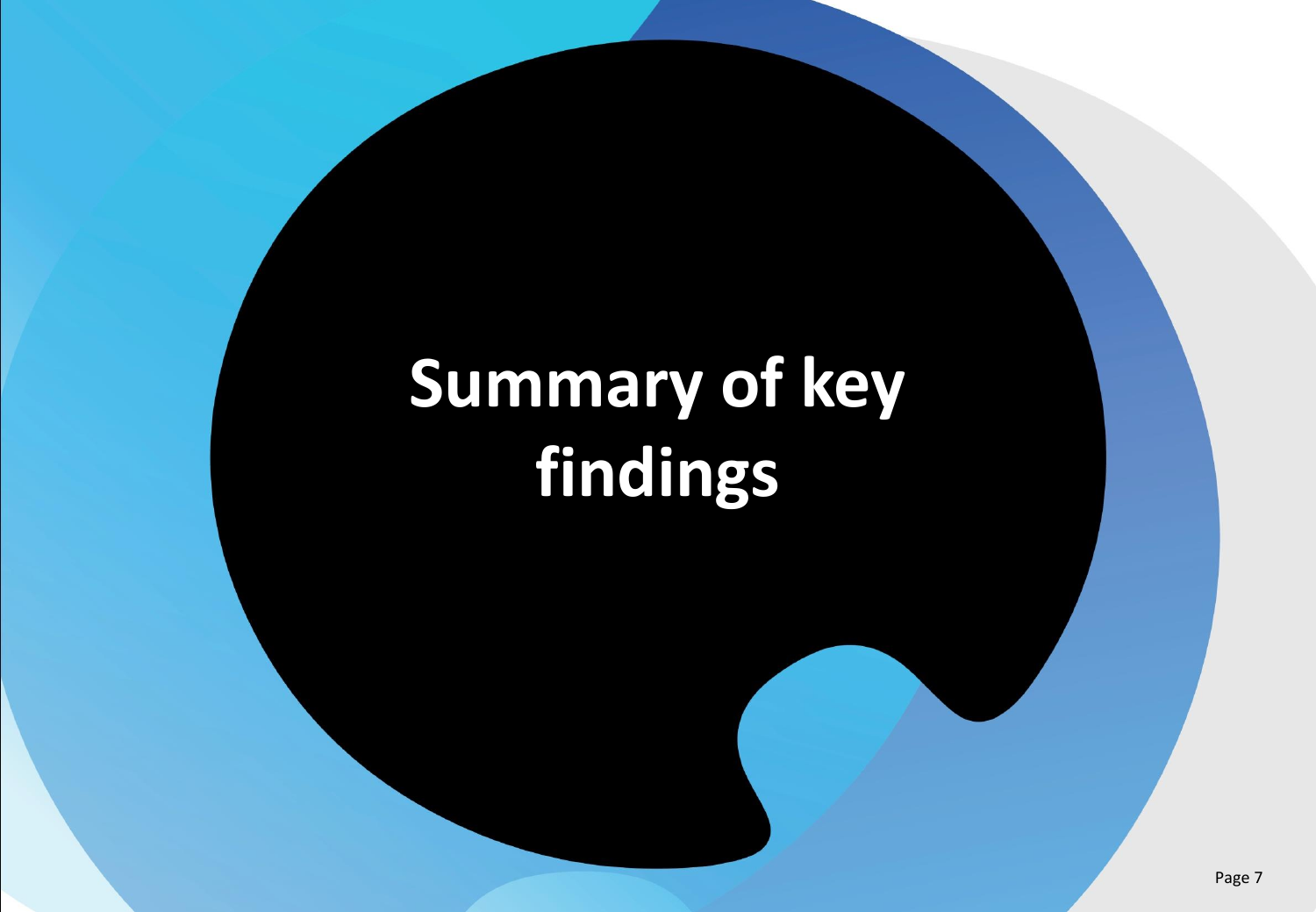### **Top 10 findings from this research**





Understand Home Insurance Research Report August 2014

Page 8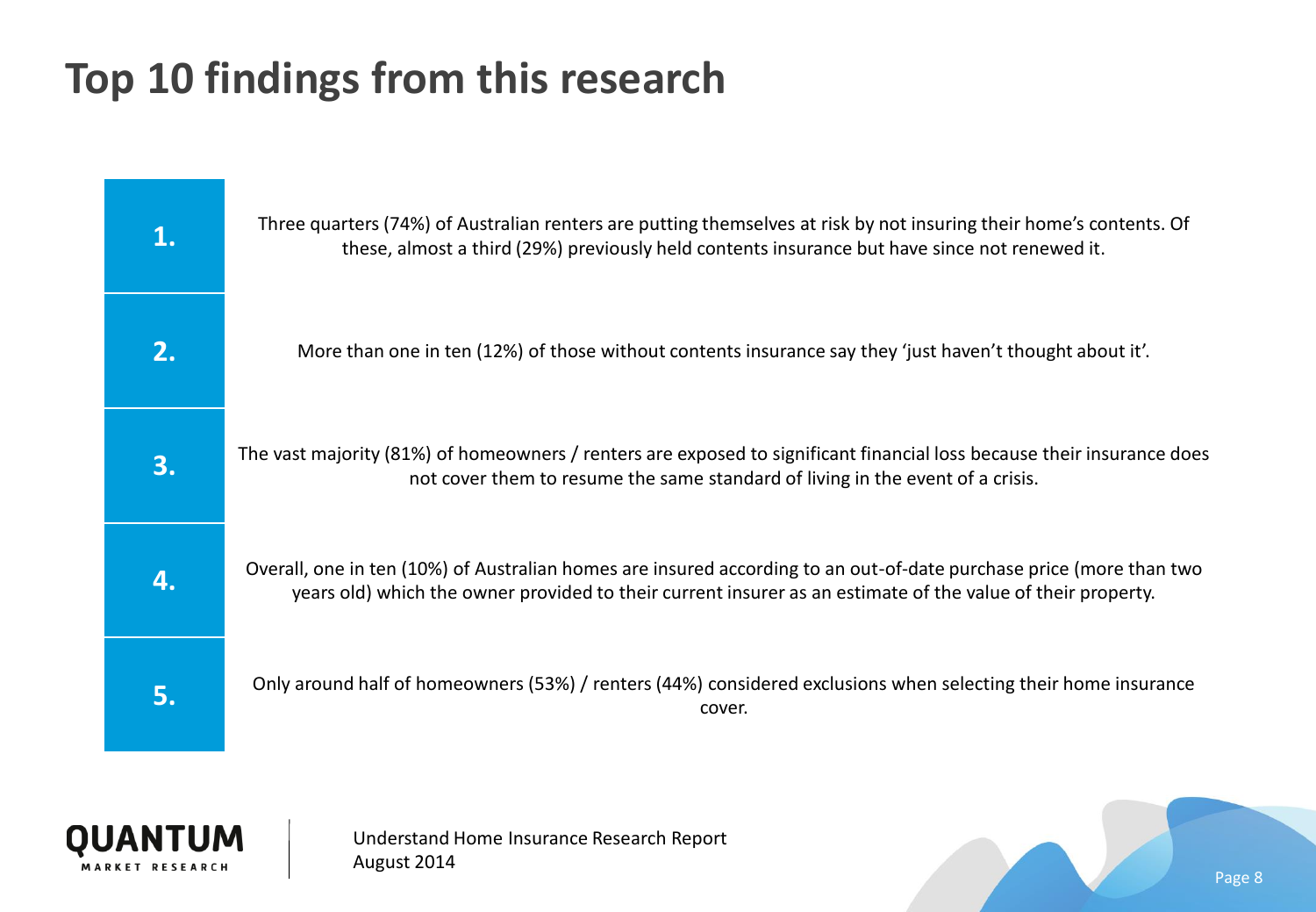### **Top 10 findings from this research**



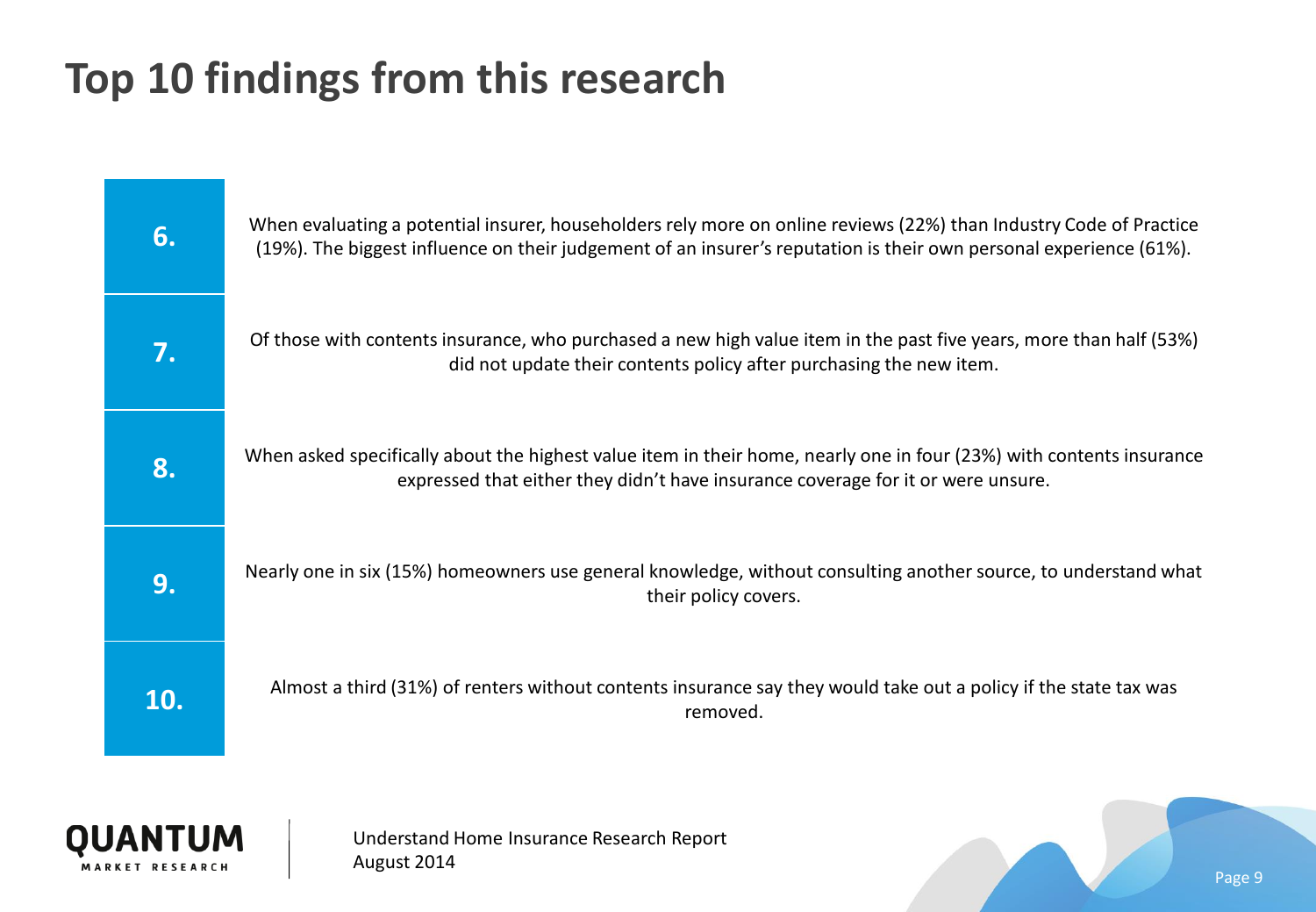## **Non-insurance**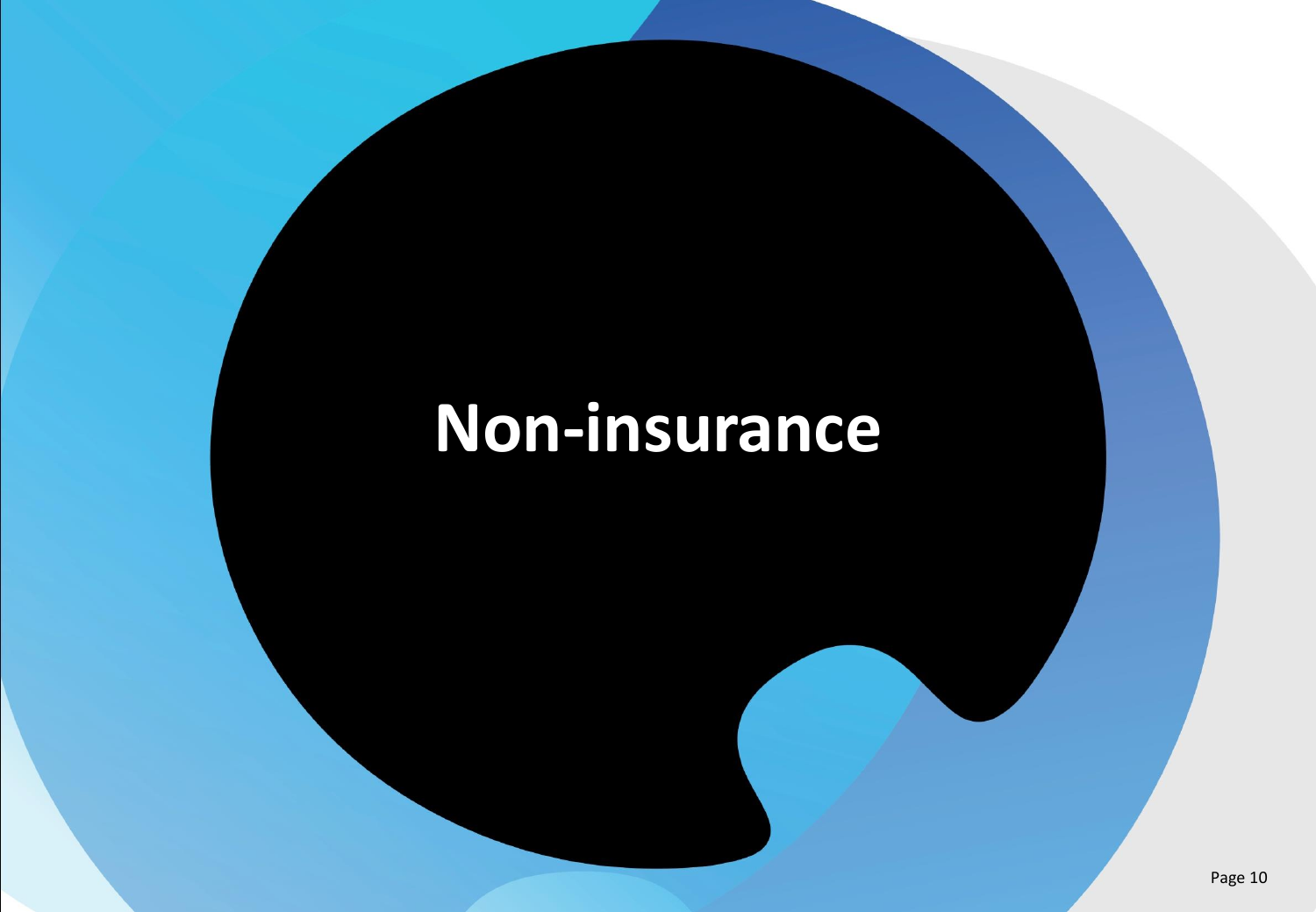### **Three quarters (74%) of Australian renters are putting themselves at risk by not insuring their home's contents**



#### **Those who don't have contents insurance are more likely to:**

- Be younger (80% of those aged under 30).
- Live in a unit / apartment (82%) rather than a house (68%).
- Perceive that the net value of their household assets equals less than \$50k (84%).



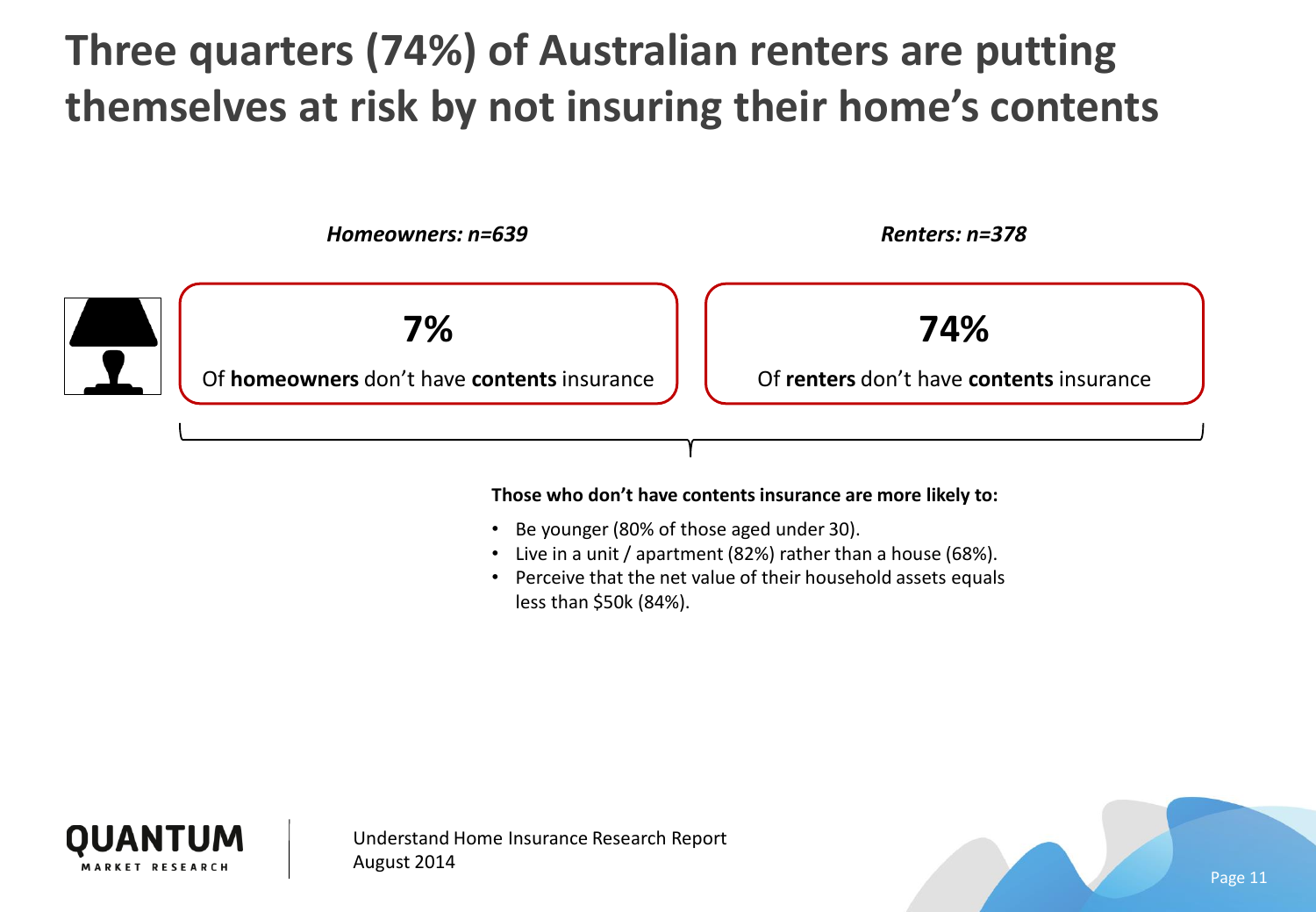#### **Breakdown of renters without contents insurance**

#### **% who don't have contents insurance:**

*Base: Renters who have contents insurance (n=285)*

| <b>Gender:</b>          | $%$ : | Age:           | $%$ : | State:         | $\%$ : |
|-------------------------|-------|----------------|-------|----------------|--------|
| Male $(n=160)$          | 72%   | $18-24$ (n=42) | 83%   | $NSW$ (n=116)  | 72%    |
| 76%<br>Female $(n=172)$ |       | $25-29$ (n=47) | 77%   | $VIC$ (n=88)   | 77%    |
|                         |       | $30-39$ (n=65) | 72%   | $QLD$ (n=65)   | 74%    |
|                         |       | 40-49 $(n=65)$ | 72%   | $WA$ (n=22)    | 68%    |
|                         |       | $50-64$ (n=79) | 72%   | Other $(n=39)$ | 77%    |
|                         |       | $65+$ (n=33)   | 70%   |                |        |



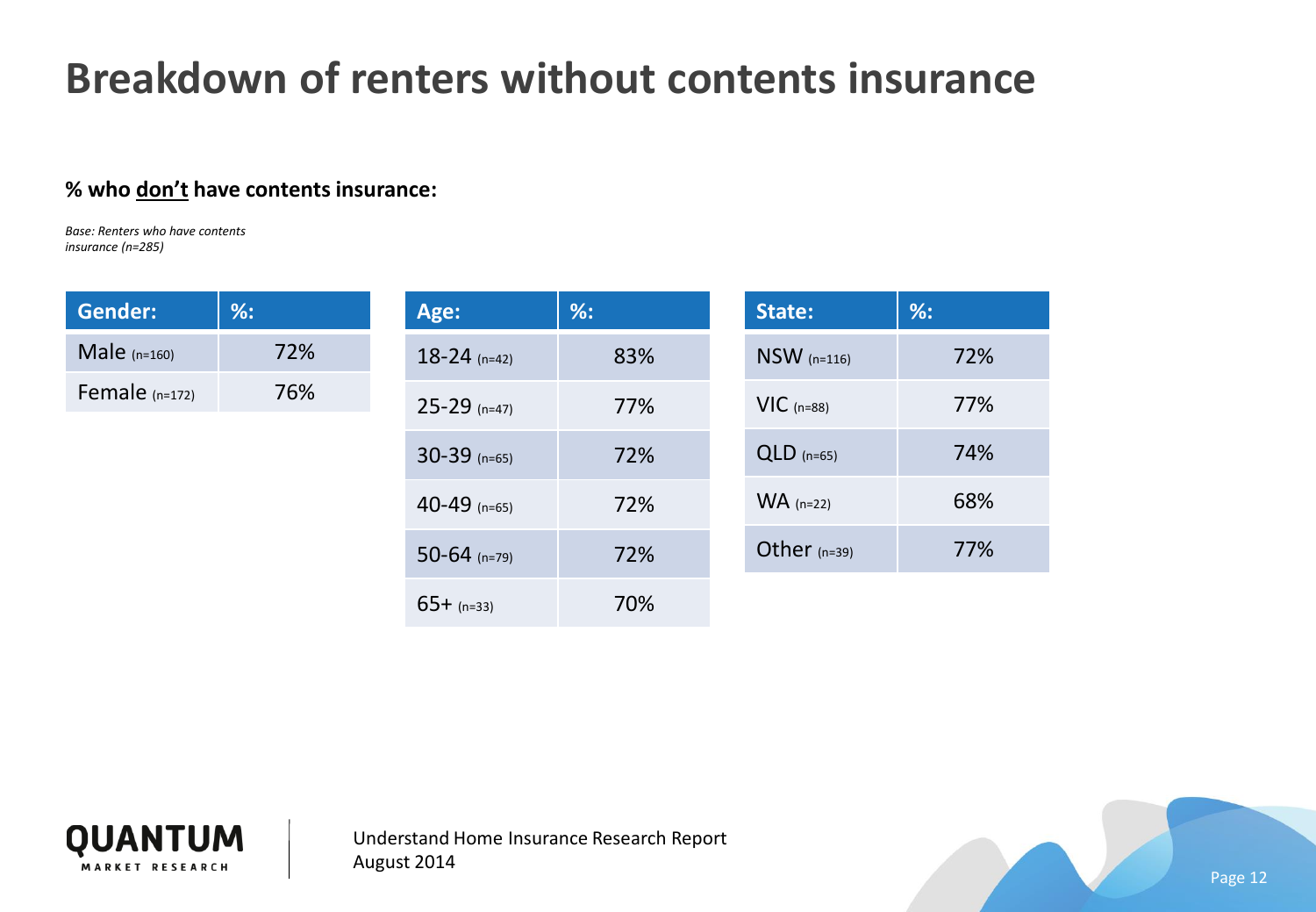#### **Renters who just moved in, and long-term renters, are most at risk**

#### **% who have contents insurance:**

*Base: Renters who have contents insurance (n=93)*

#### **History of contents insurance:**

*Base: Renters who do not have contents insurance (n=285)*



#### **Duration of tenure in current residence**



Understand Home Insurance Research Report August 2014



Page 13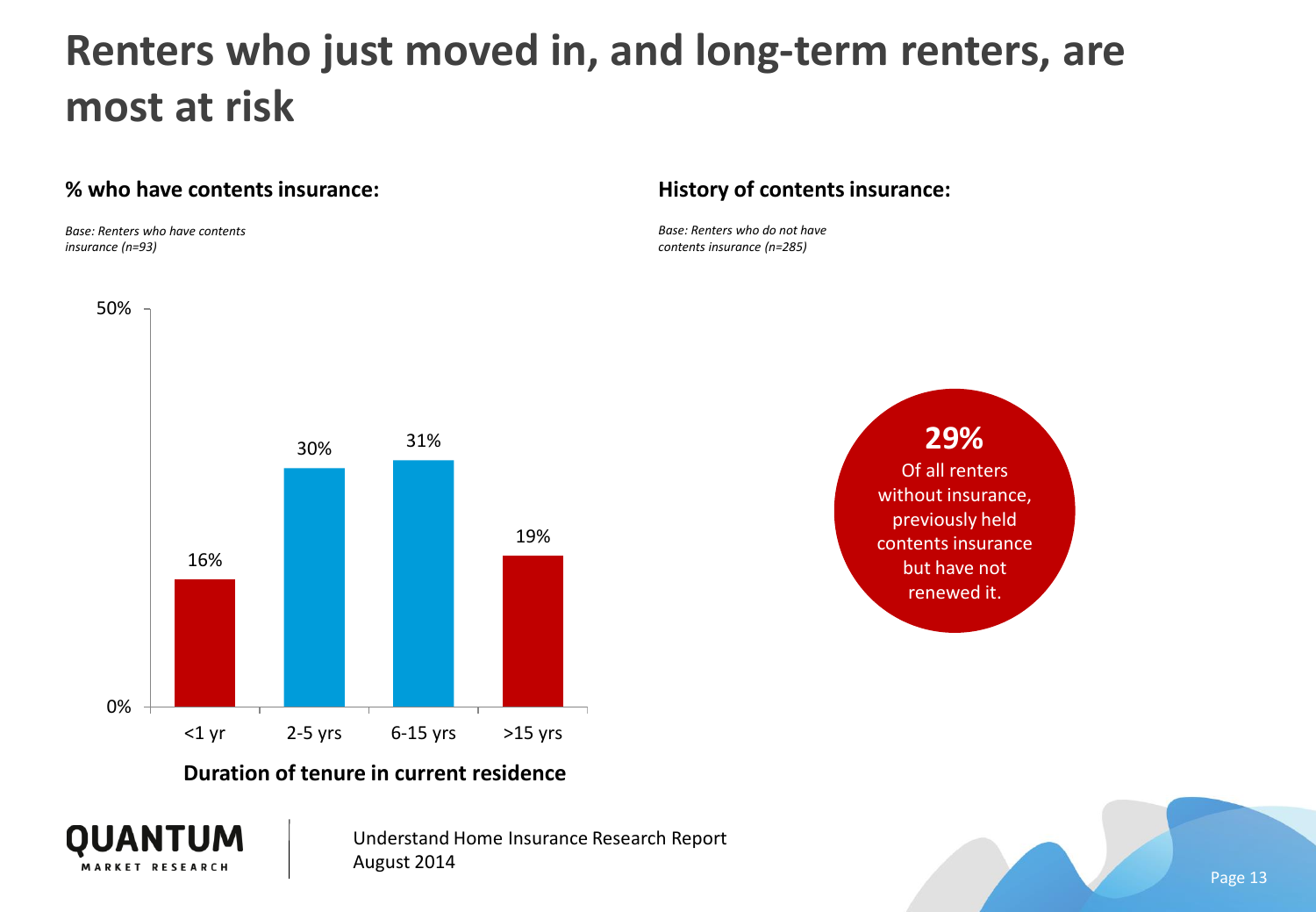### **More than one in ten (12%) of those without contents insurance say they 'just haven't thought about it'**

**Reasons for not having contents insurance:**

*Base: All those who do not have contents insurance (n=332)*



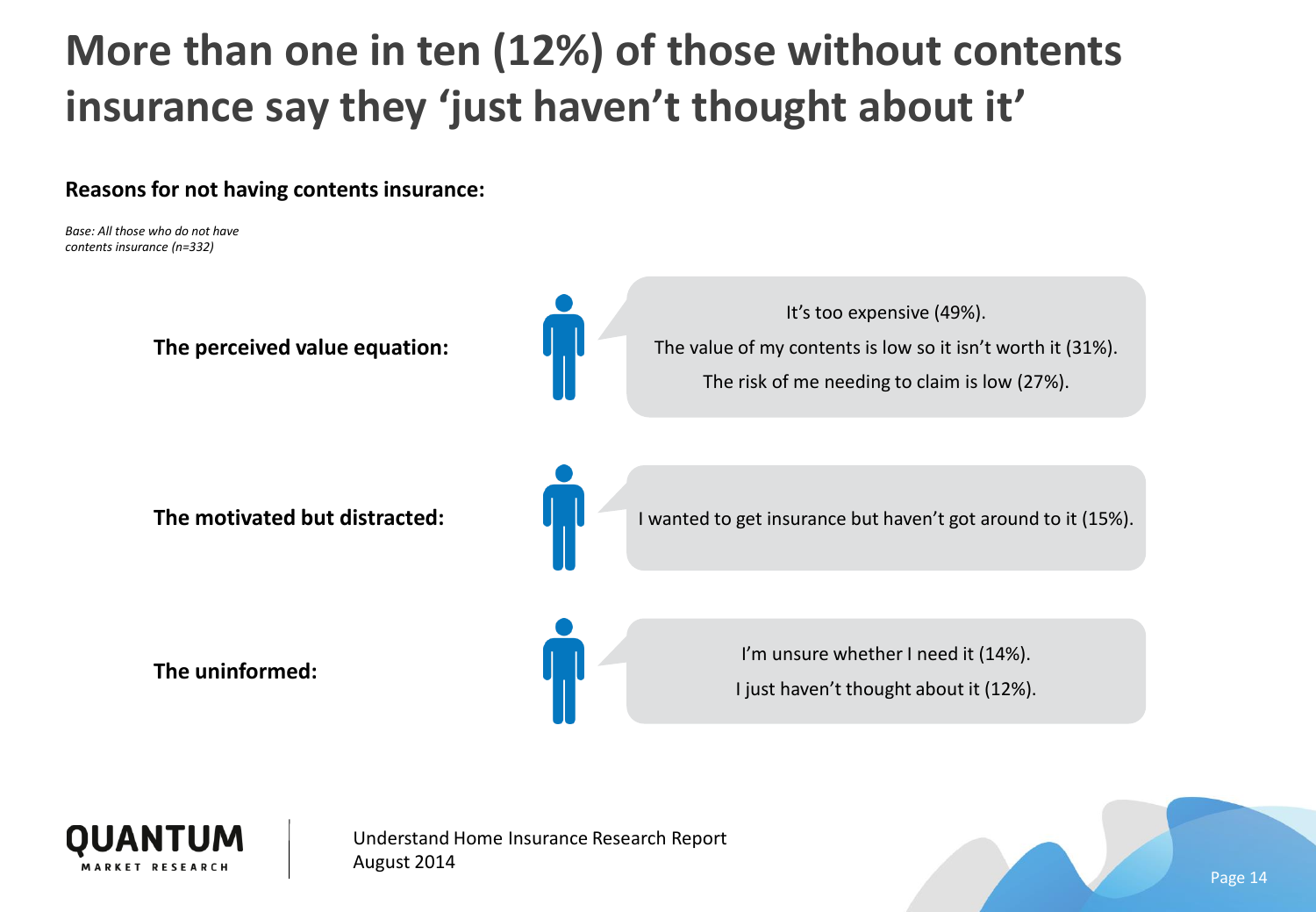## **Potential exposure to financial loss**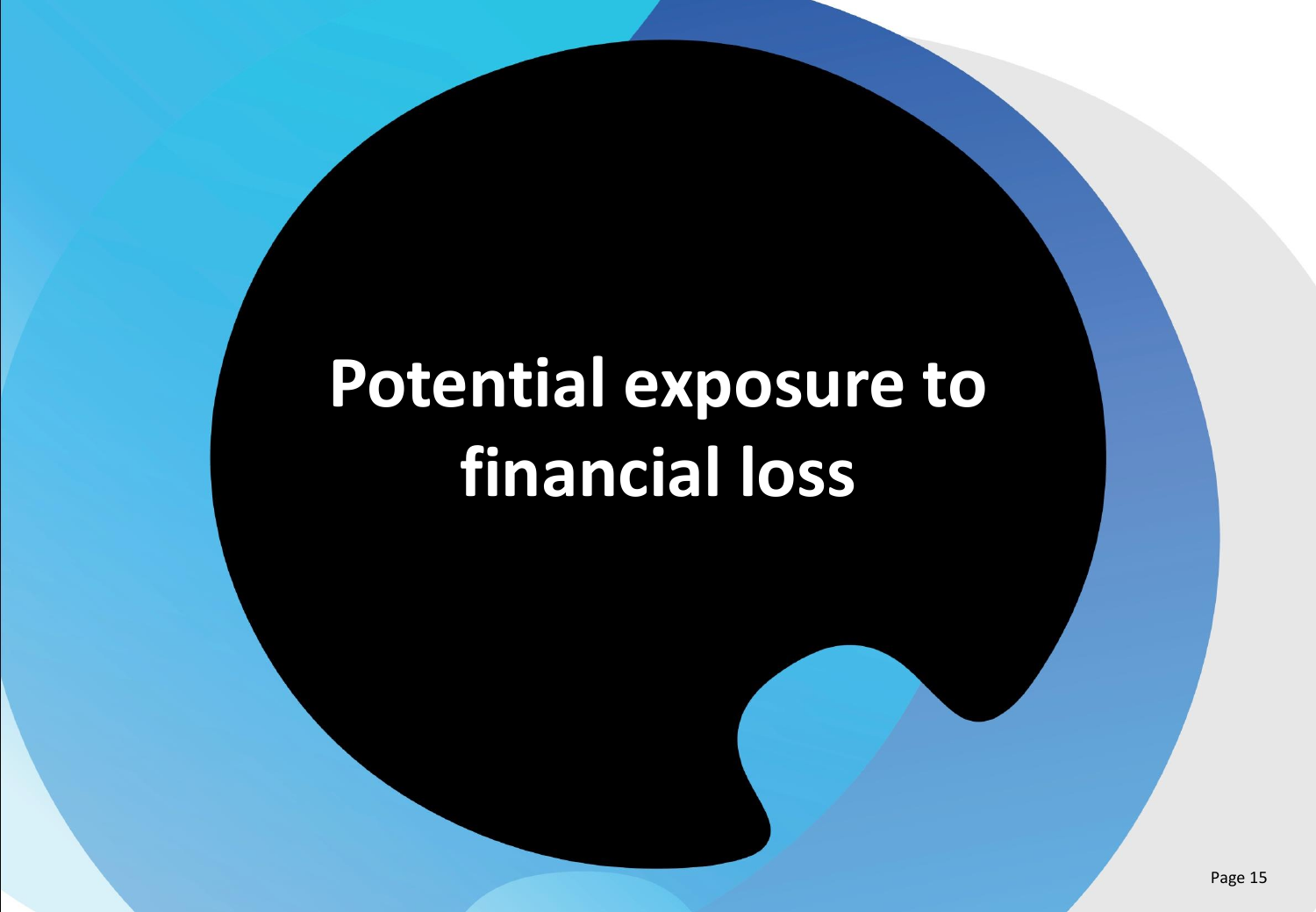#### **Overall exposure to potential financial loss**

If we define exposure to potential financial loss as 'any person who perceives they cannot resume their same standard of living in the event of a crisis', then 81% of homeowners/renters perceive themselves to be exposed.



**81% of homeowners / renters are exposed to significant financial loss.**

*Note: Respondents were asked to exclude any personal injury to ensure their consideration was purely financial in nature.*



Understand Car Insurance Research Report June 2014

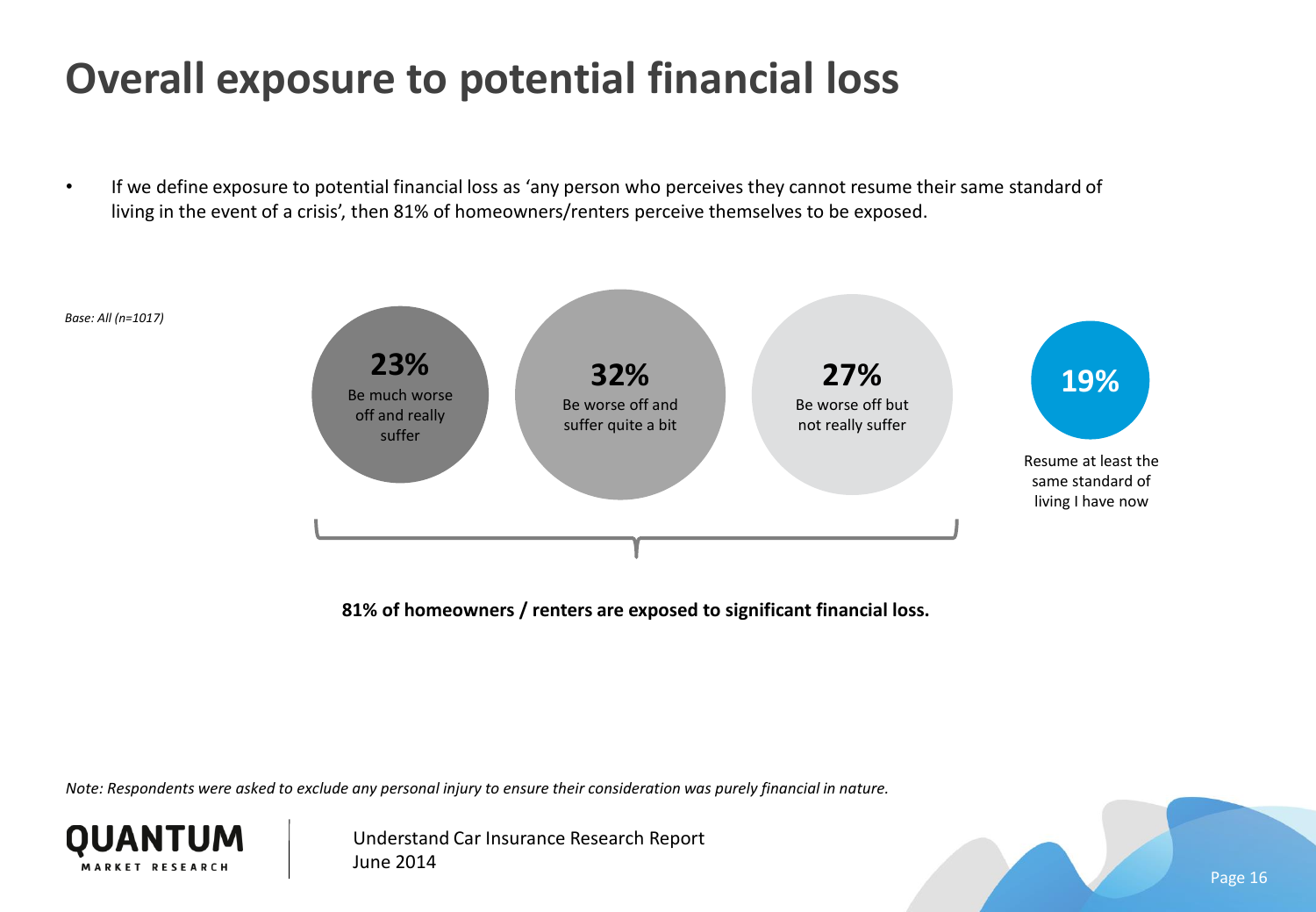### **In most cases, buildings and contents are insured according to the householder's evaluations**



**Source of contents insurance valuation:**

85% of homes insured according to their purchase price were bought two or more years ago.

Overall, one in ten (10%) of Australian homes were insured according to an outof-date purchase price.



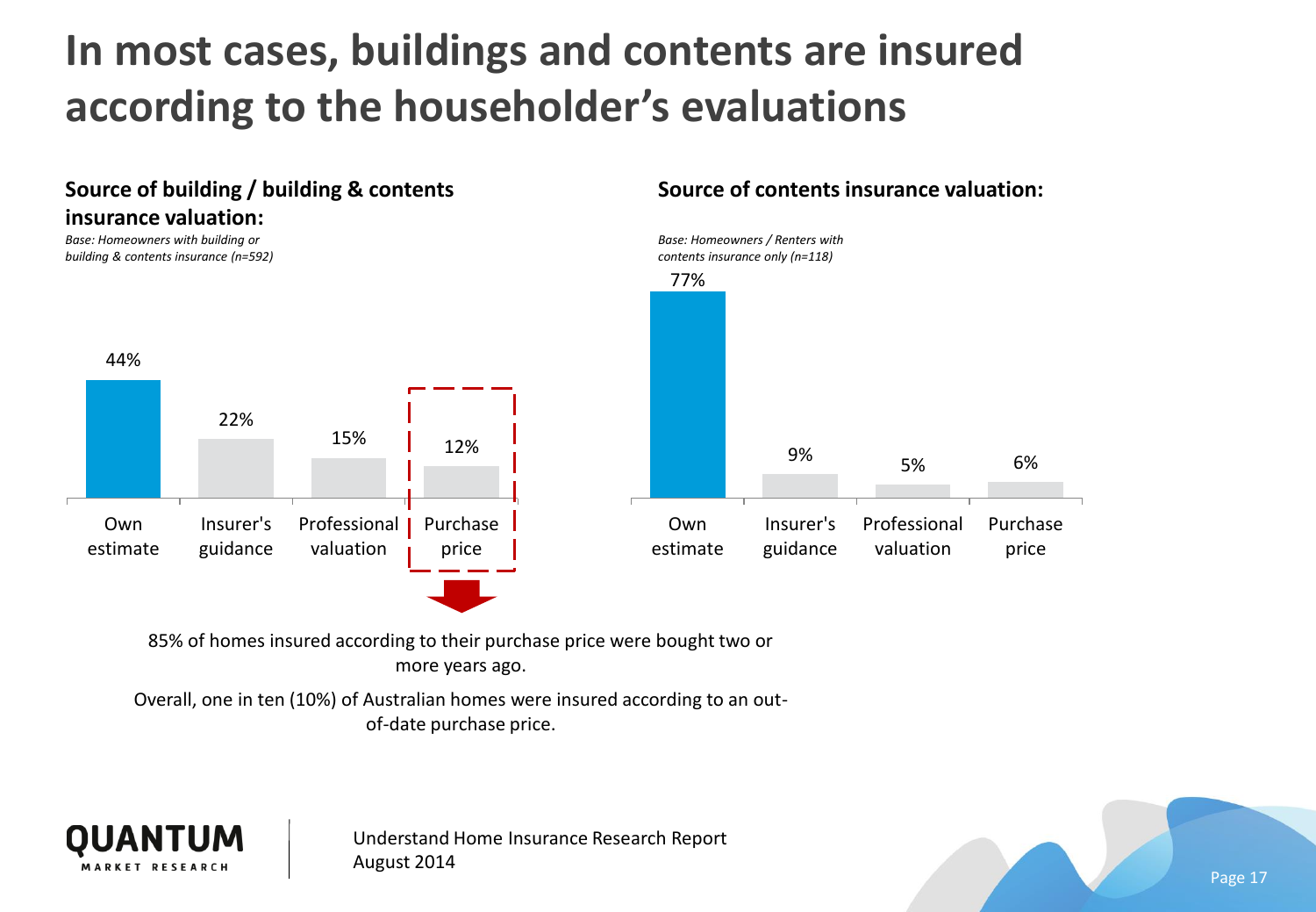## **One in ten of those insuring according to their own estimate under-valued their building / contents to lower their premium**

#### **Reducing building insurance premium:**

*Base: Homeowners with building insurance who insured according to their own estimate (n=260)*

#### **Reducing contents insurance premium:**

*Base: Homeowners / Renters with contents insurance who insured according to their own estimate (n=332)*



Young people were significantly more likely to underestimate the value of their contents to lower their premium.

One in four (24%) of those aged under 30, who insured according to their own estimate, deliberately under-valued their contents to lower their premium.



Understand Home Insurance Research Report August 2014

Page 18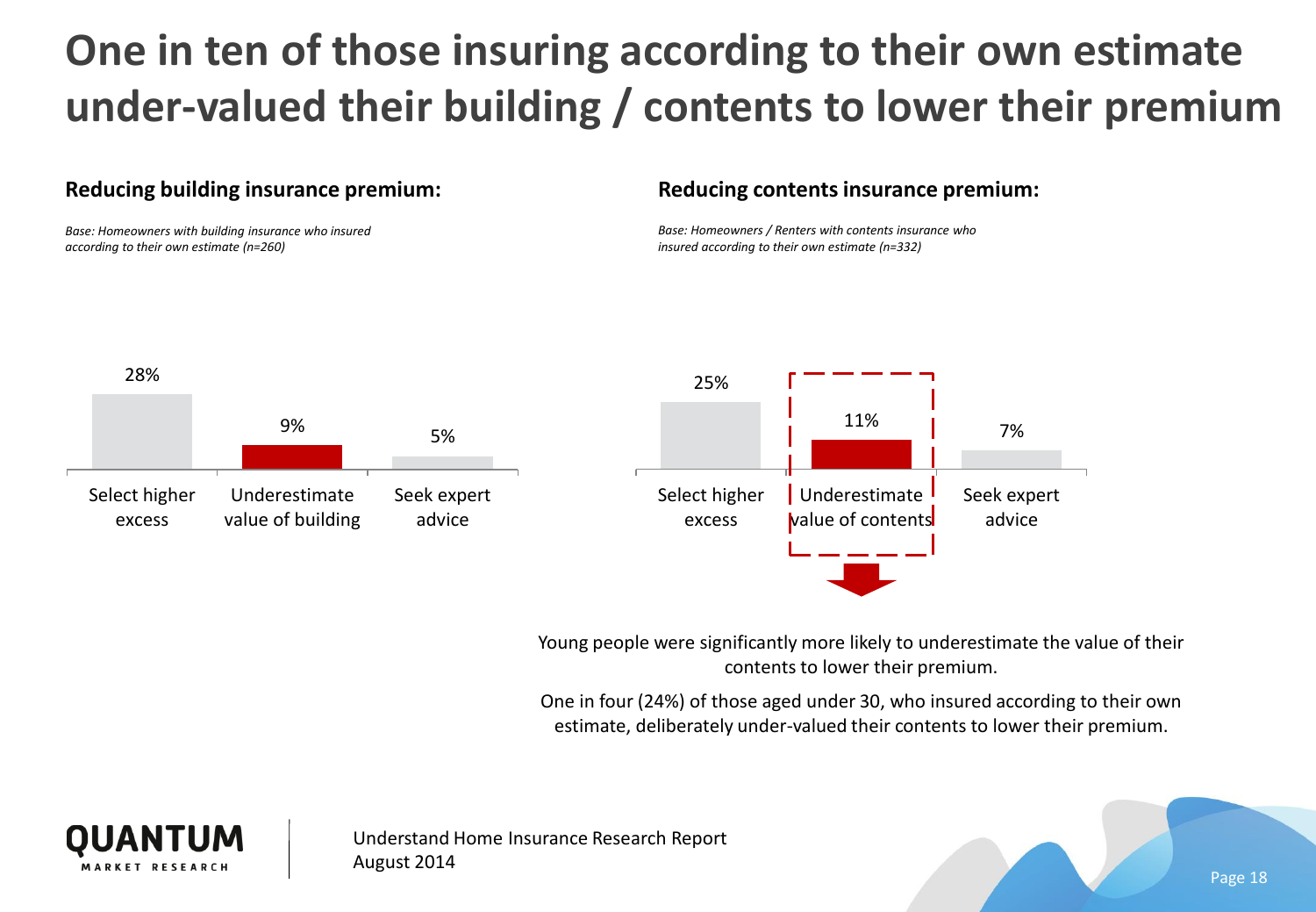### **In a high proportion of cases, insurance customers were neglecting important criteria when selecting their policy**

#### **Factors not considered when selecting insurance cover:**

*Base: Those with insurance (n=710)*



Implying that they may have been affected in the past, those who have previously made a claim on their home insurance were significantly more likely to consider 'exclusions' when taking out a policy.

Overall, around half (51%) of homeowners/renters who haven't made a claim neglect to consider exclusions; but only a third (36%) of those who have made a claim make the same oversight.



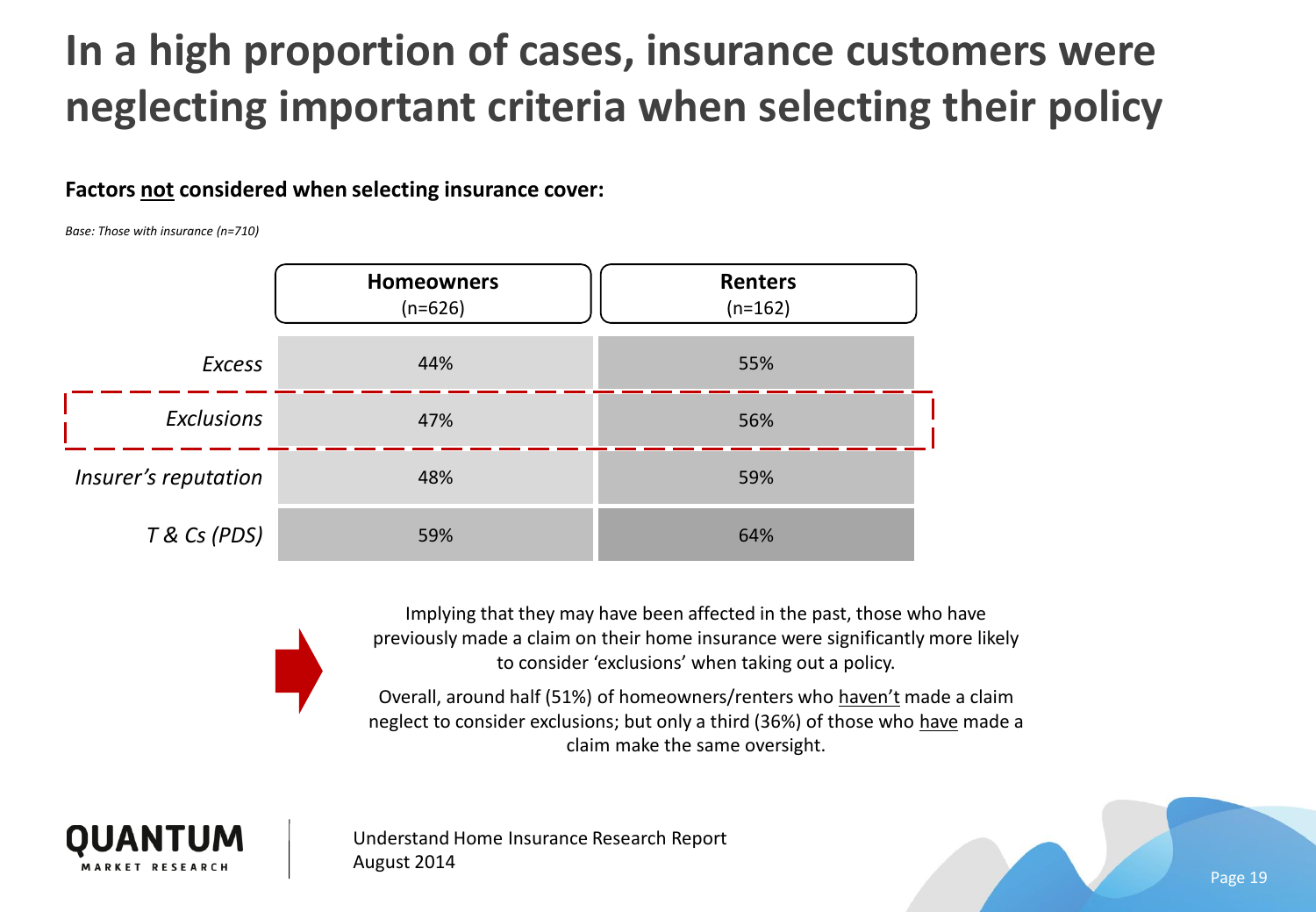### **At the expense of practical implications (such as policy exclusions), cost was driving choice of insurance**

**The most important factor when selecting insurance cover:**

*Base: Those with insurance (n=710)*



- Young Australians are significantly more likely rank 'price' as their most important factor when selecting insurance (45% of those aged under 30).
- Those who have never previously made a claim (41%) were also significantly more likely to rank price as most important, compared to those who have previously made a claim (30%).



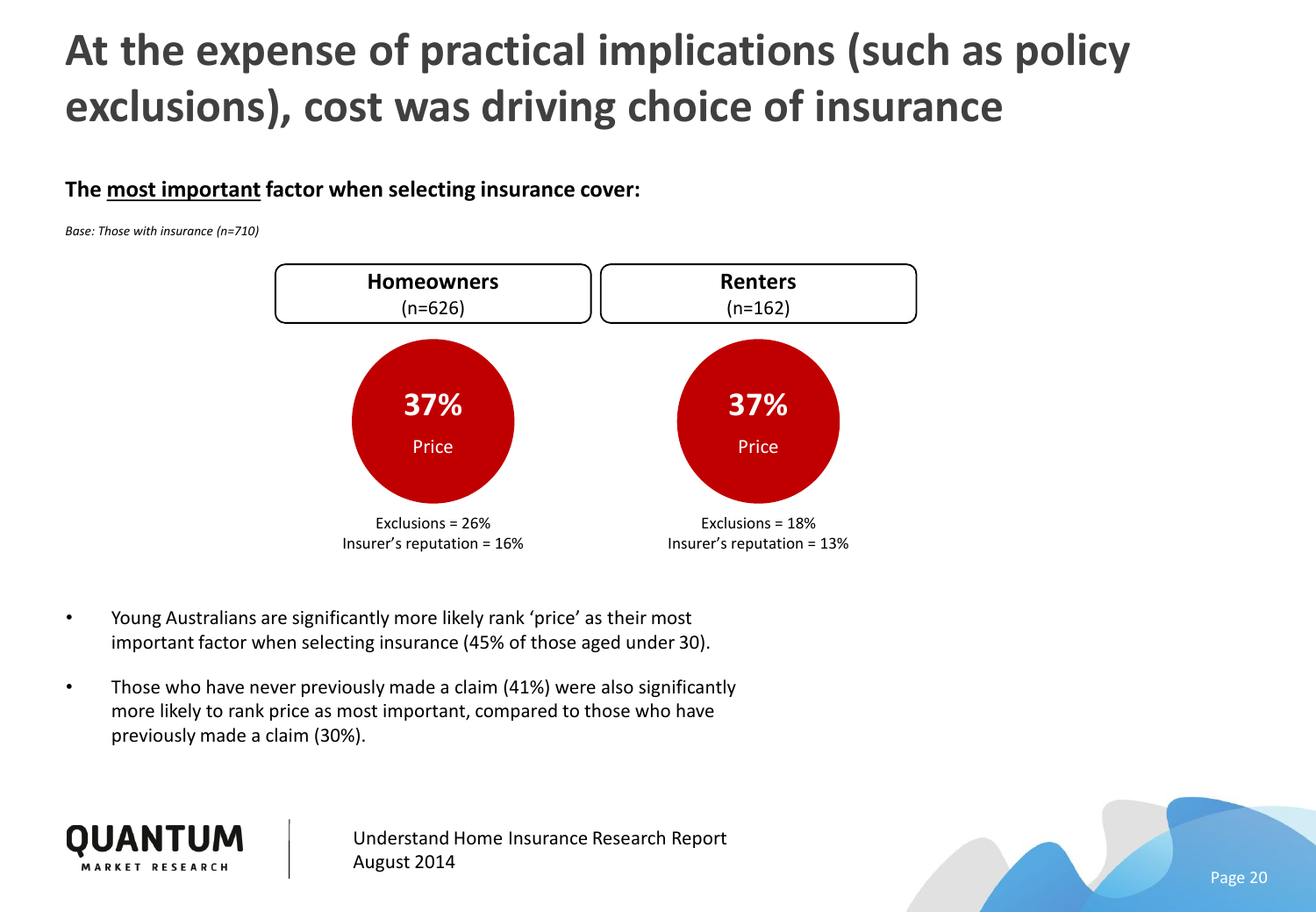### **When evaluating a potential insurer, householders rely more on online reviews than Industry Code of Practice**

#### **Factors which inform judgement of insurer's reputation:**

*Base: Those who considered 'insurer's reputation' when selecting insurance (n=408)*





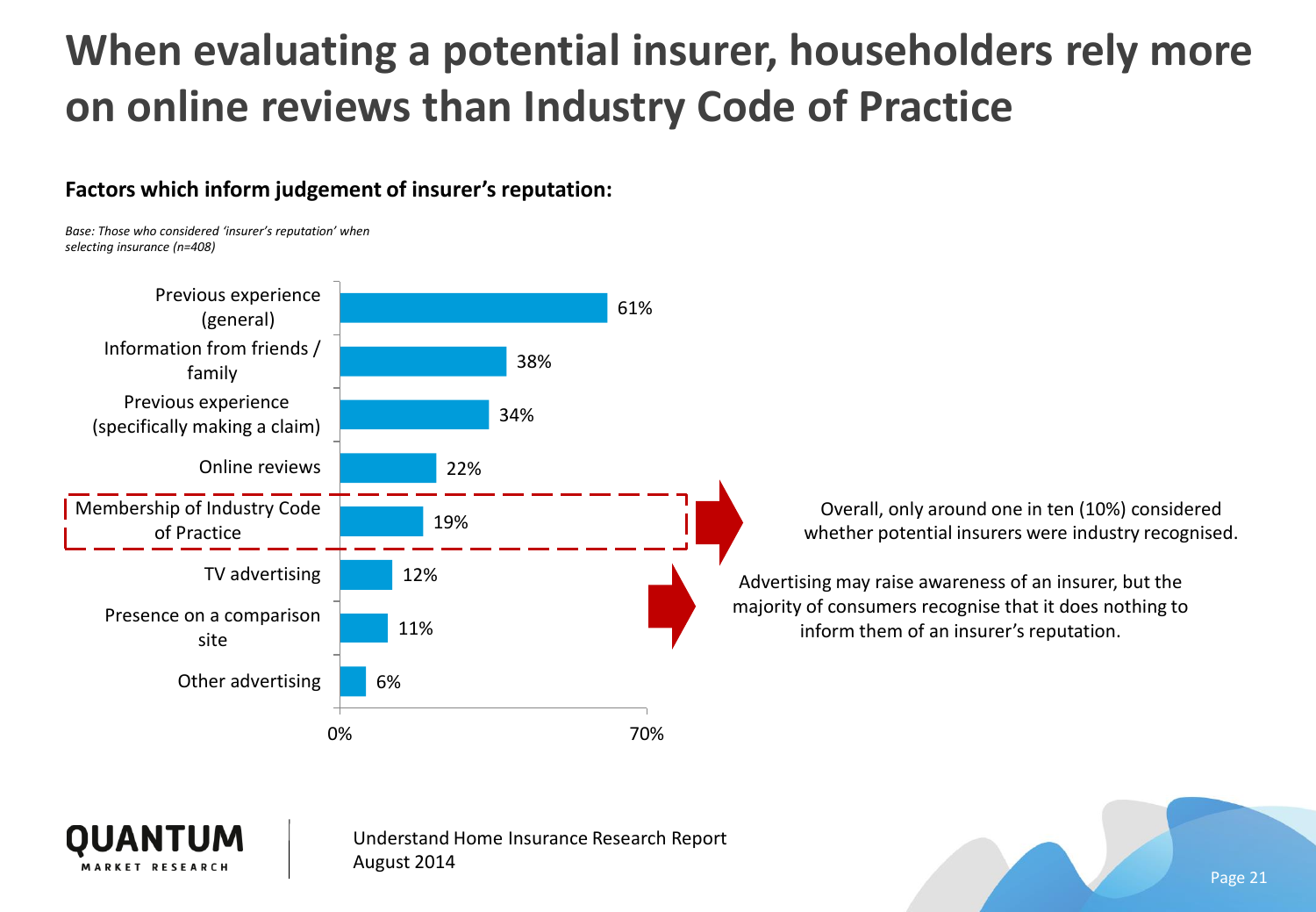### **More than half (53%) did not update their contents policy after purchasing a new high value item**

**Updating contents policy to cover high value acquisitions\*:**

*Base: Homeowners / renters with contents insurance who have purchased a high value item\* in the past five years (n=613)*



#### **Items for which contents insurance was updated (at any stage):**

- Householders were more likely to update their contents policy to cover new artwork (75%) and jewellery (60%).
- Around half updated their contents insurance to cover renovations (53%) and new curtains / carpets (52%).
- Computer / tablets (43%) and TV / stereos (45%) were most likely to be forgotten about.

#### **Those who didn't update their contents policy were more likely to:**

- Be over 30. Interestingly, younger consumers are the more responsible here – only a third (33% of those under 30) didn't update their contents policy.
	- Those aged over 50 were more likely to 'set and forget' their contents insurance, nearly two thirds (62%) didn't update their policy.

*\*Note: High value acquisition included anyone who purchased any item referenced above.*



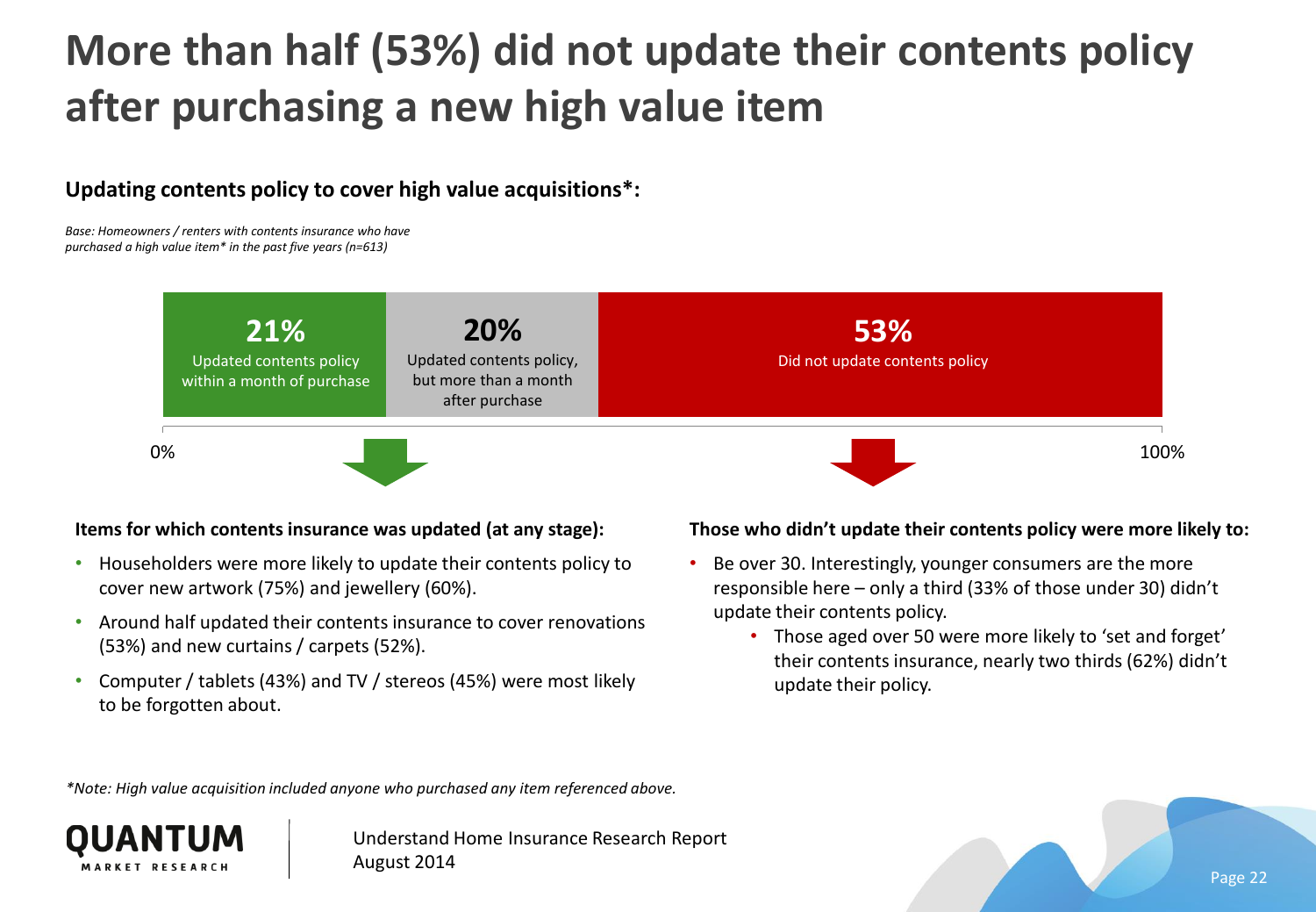### **Nearly one in four (23%) with contents insurance may not have coverage for the highest value item in their home**



*Note: Excludes n=17 who said family members / pets were highest value item in their home.*



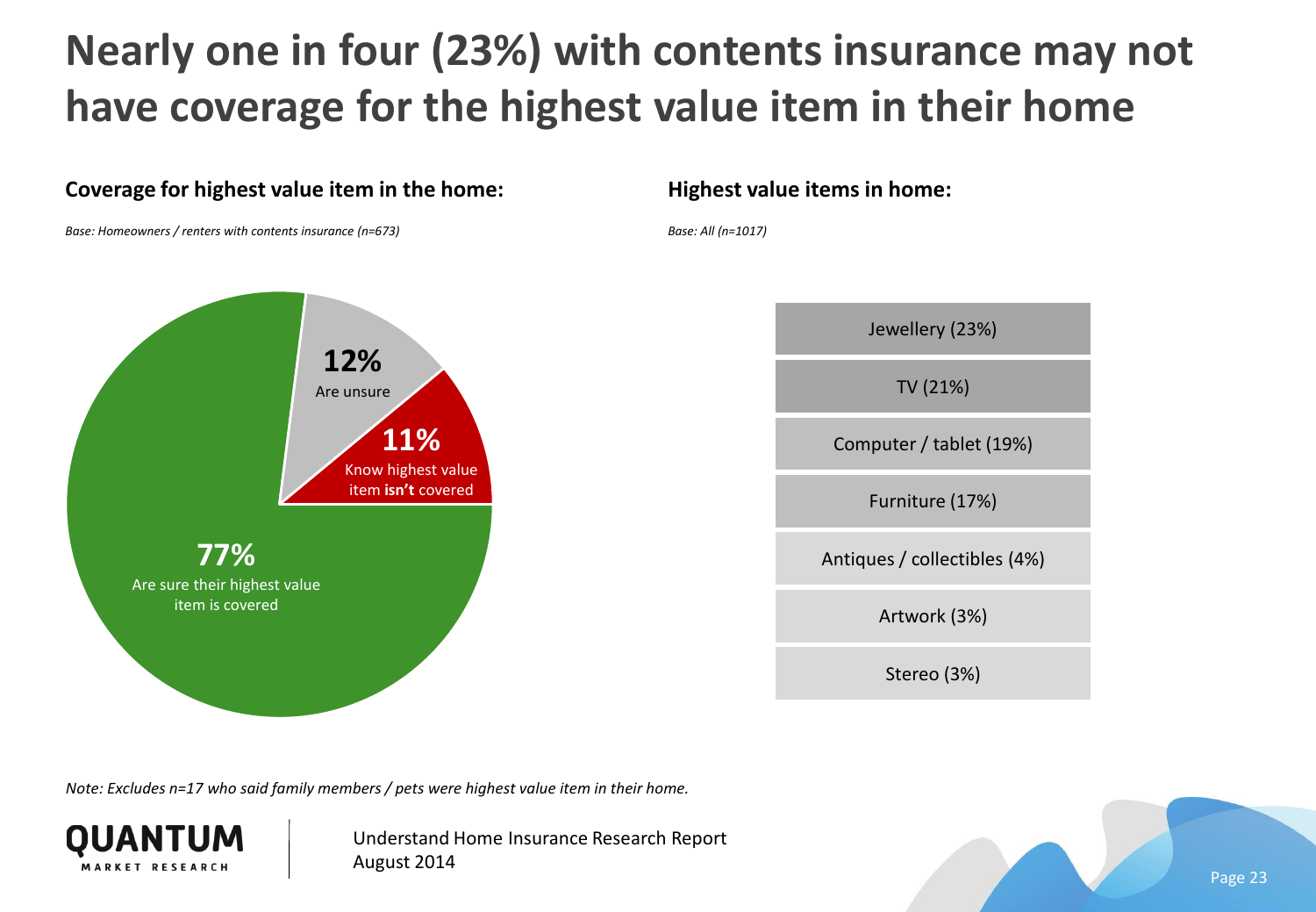## **Understanding of insurance**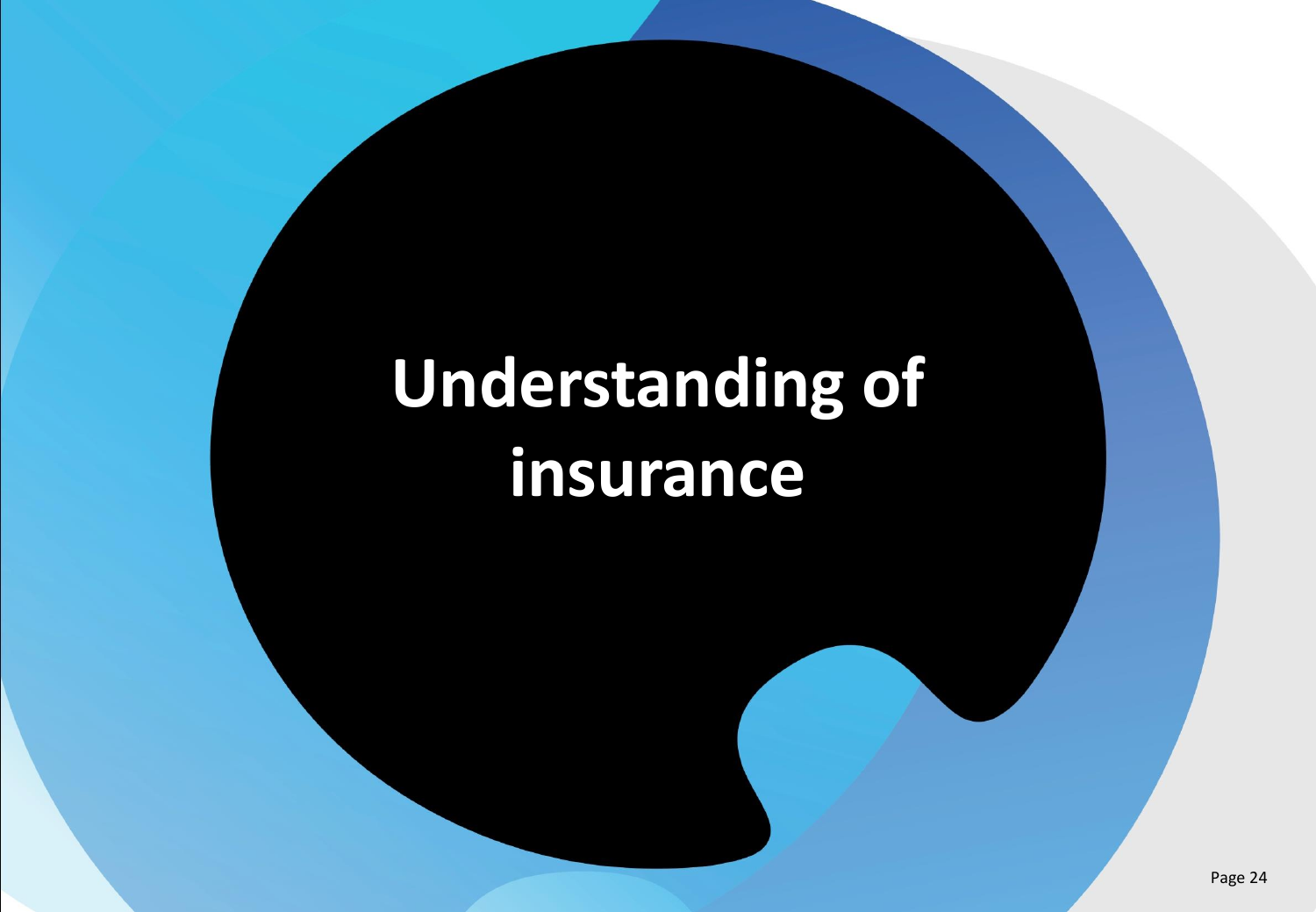#### **Nearly one in six (15%) homeowners use general knowledge, without consulting another source, to understand what their policy covers**

#### **Sources of information used to understand policy coverage:**

*Base: All with insurance (n=710)*



- Only half (51%) consult their policy document as a source of information about what their policy covers.
	- Renters with contents insurance are much less likely (38%) than homeowners (53%) to read their policy document.
	- No significant difference between male and female.
- Other websites about insurance (including Understand Insurance) form an important source of information available; a quarter (23%) consult these sites for information about their insurance and cover.

- One in six (15%) who select "None of the above, I just use my general knowledge about insurance" are at risk of unknowingly exposing themselves to significant financial loss.
	- Worryingly, this is equally common among homeowners with building insurance (15%) as renters with only contents (14%).

*Note: Mentions <10% shown in slide notes.*



Understand Home Insurance Research Report August 2014

Page 25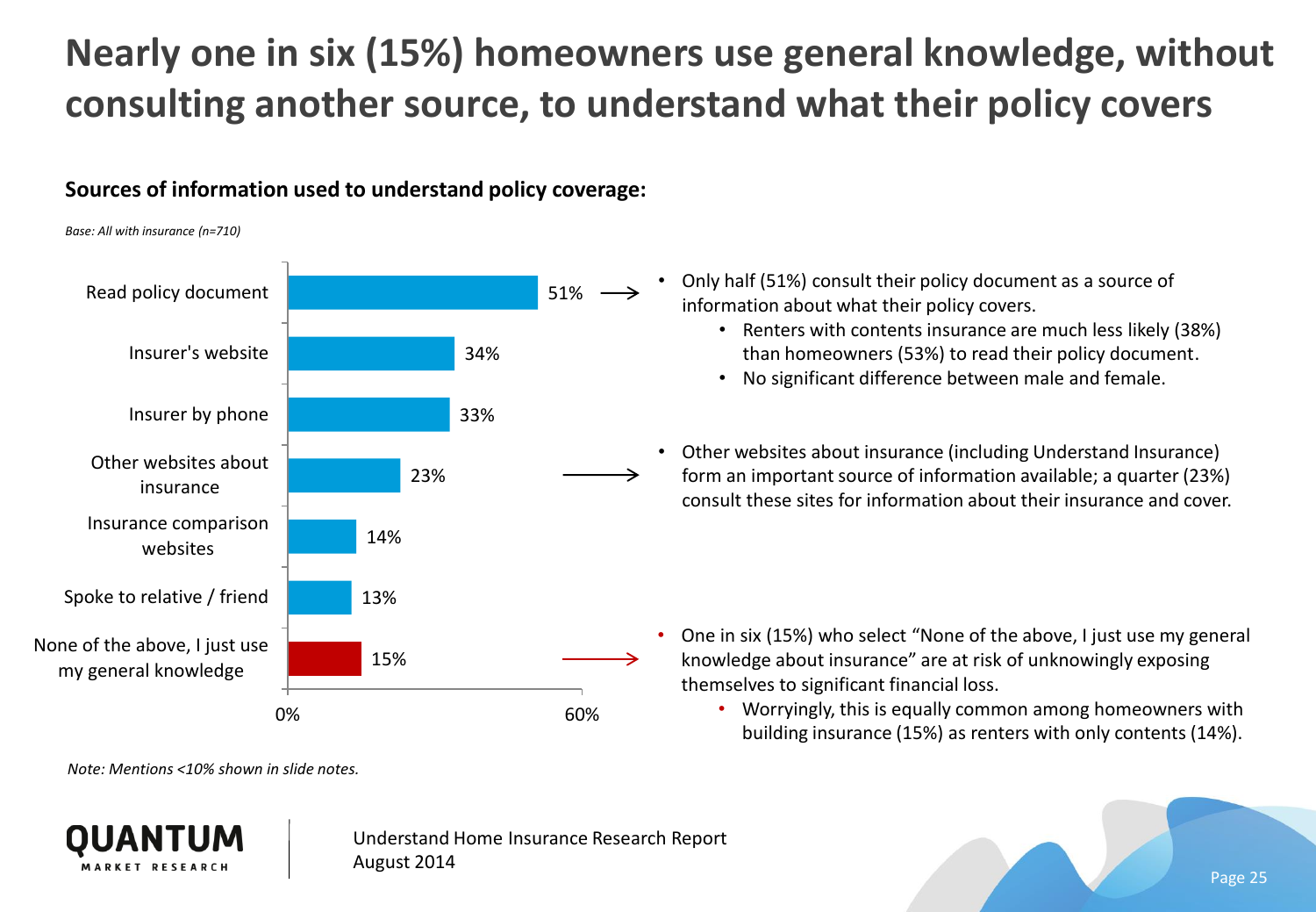## **Less than two thirds (59%) of homeowners / renters with insurance compared their policy before renewing this year**



• Be female (41% of females, versus 32% of males).

Page 26

**Interestingly, there were no significant differences between homeowners and renters.**



Understand Car Insurance Research Report June 2014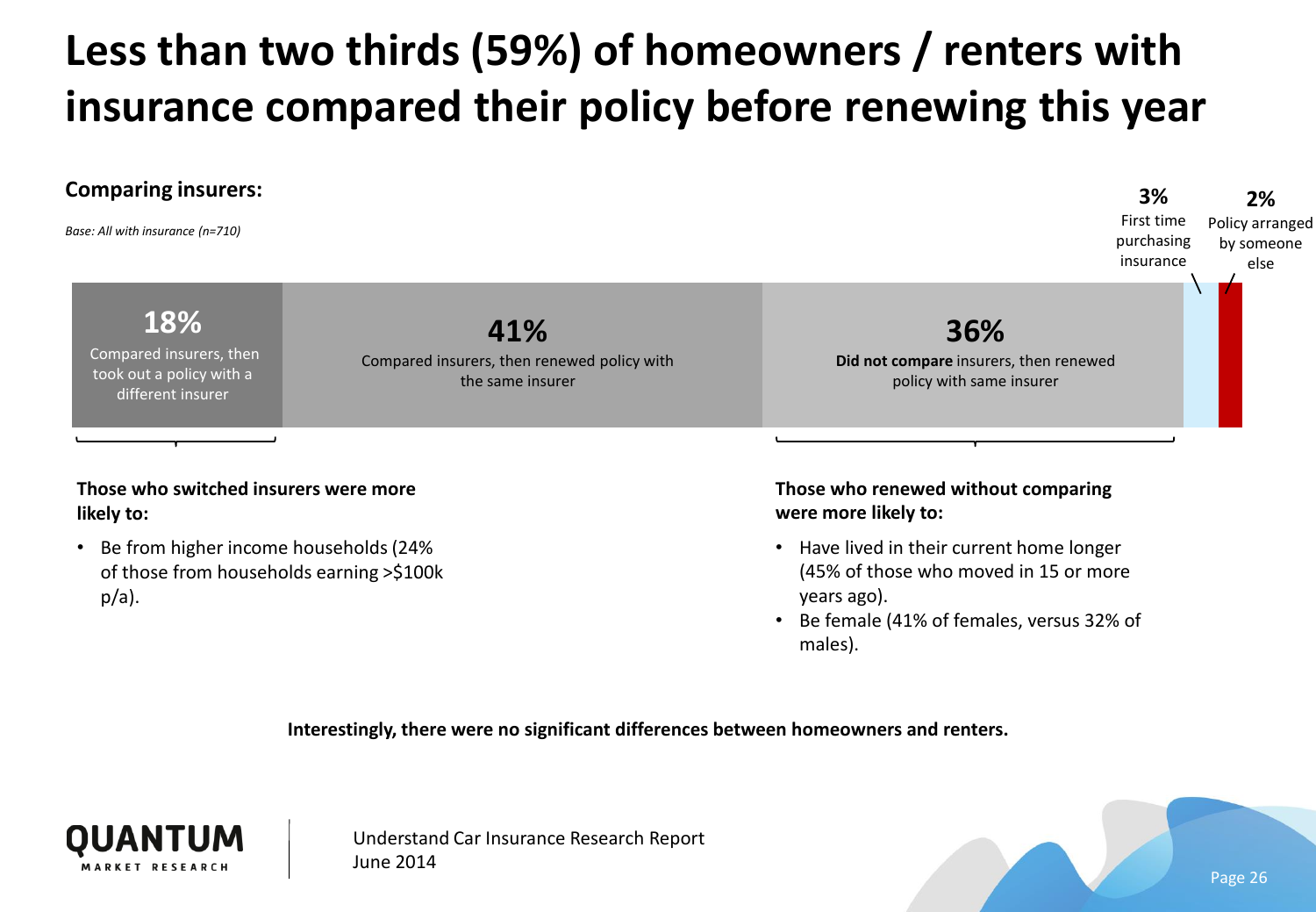## **Public Policy Opinions**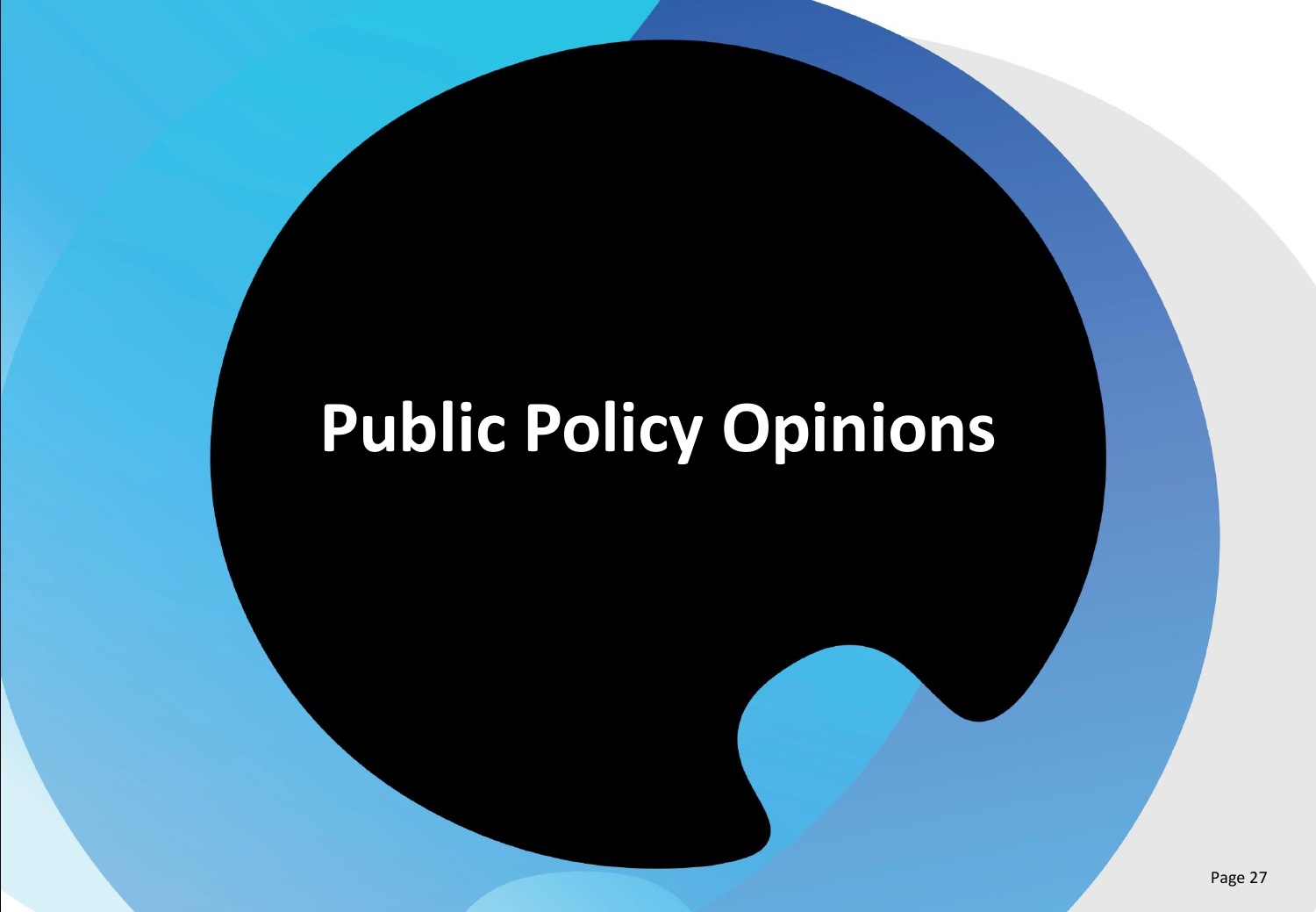### **Homeowners believe government, not insurers, should be responsible for informing them of their natural disaster risk**

*Base: All homeowners (n=639)*

**Who should be responsible for informing homeowners, in areas prone to natural disasters, about their level of risk, and the impact this may have on rebuilding costs should the property be destroyed?**



*Note: Mentions <5% shown in slide notes.*



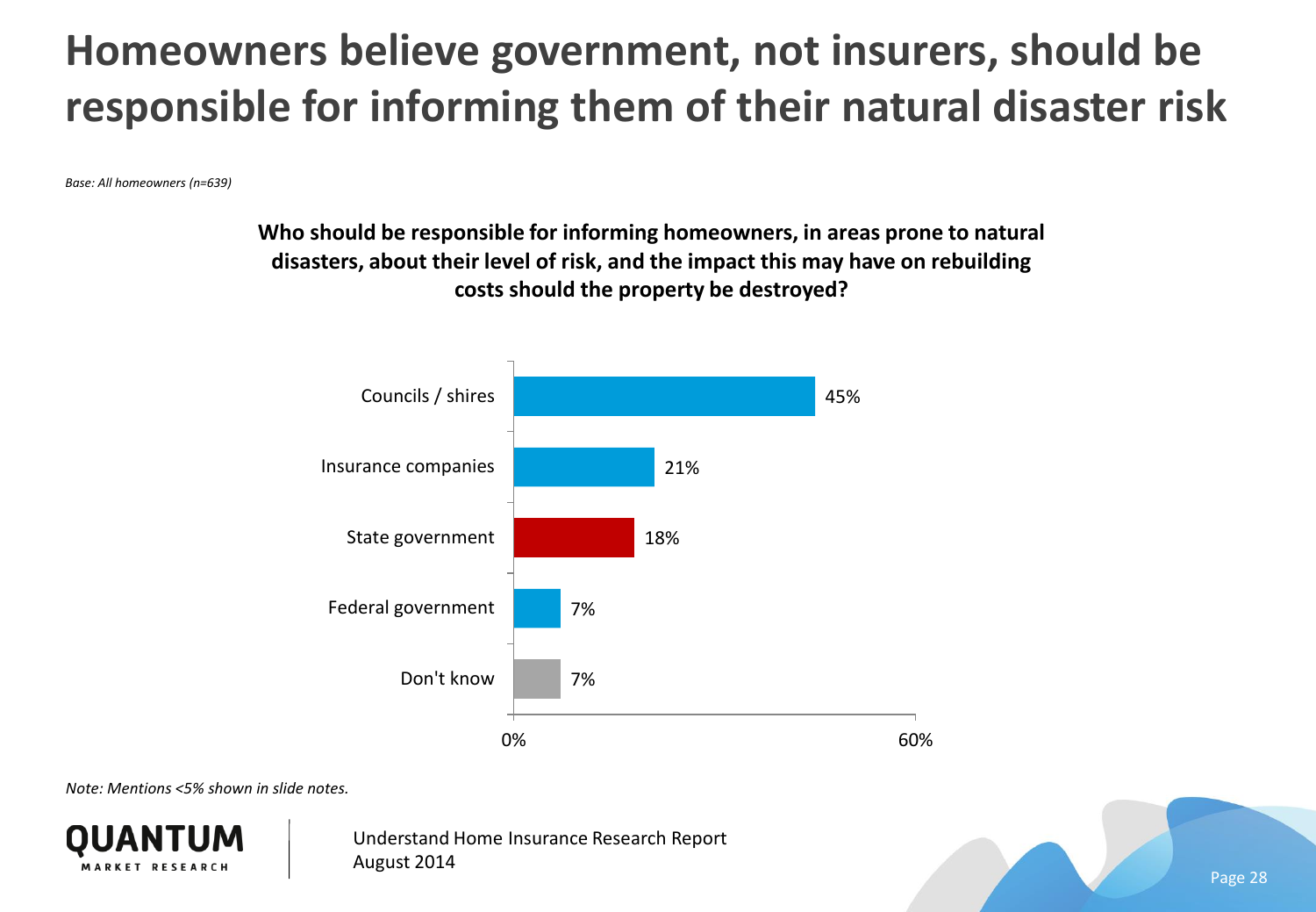### **More than two thirds (67%) believe government should pay rebuilding costs when homeowners weren't informed of risk**

*Base: All homeowners (n=639)*

**If a homeowner, whose home was destroyed by natural disaster, wasn't informed of their risk by the authority in charge (e.g. council or government), should the authority be liable for rebuilding costs above what is covered by the homeowner's insurance?**



Page 29

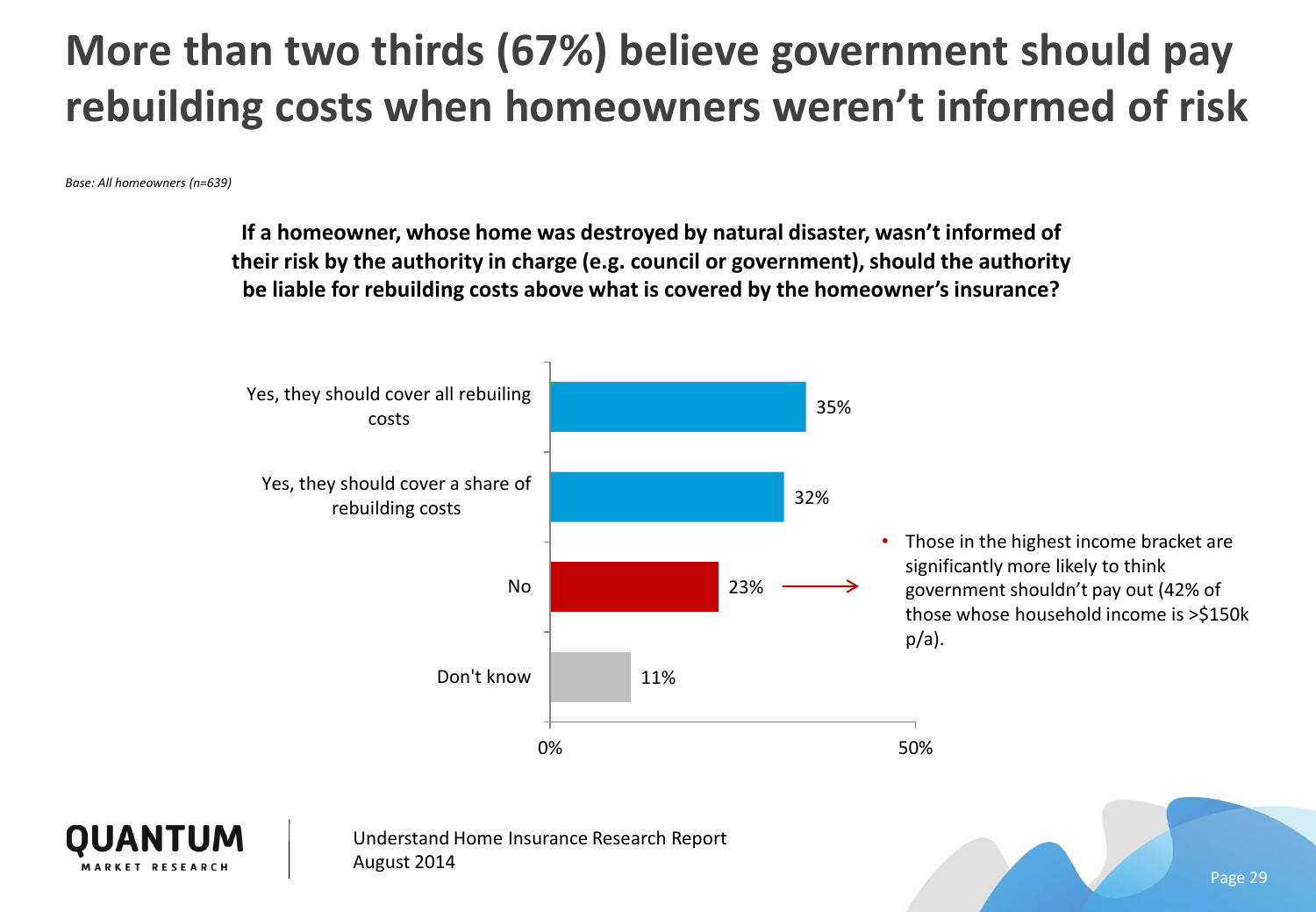### **One third (34%) of homeowners / renters in Australia would re-evaluate their insurance if the state tax was removed**

*Base: All (n=1017)*

#### **Would removing the state tax lead you to re-evaluate your insurance cover?**



- Intention to re-evaluate insurance if state tax is removed was consistent across all demographics except the oldest Australians.
	- Only 23% of those aged over 65 say they would re-evaluate their insurance. For all other age groups the proportion was closer to 40%.

*Note: Respondents were shown the following tax values:*

*VIC=10%, QLD=9%, WA=10%, SA=11%, NSW="Typically more than 20%"*



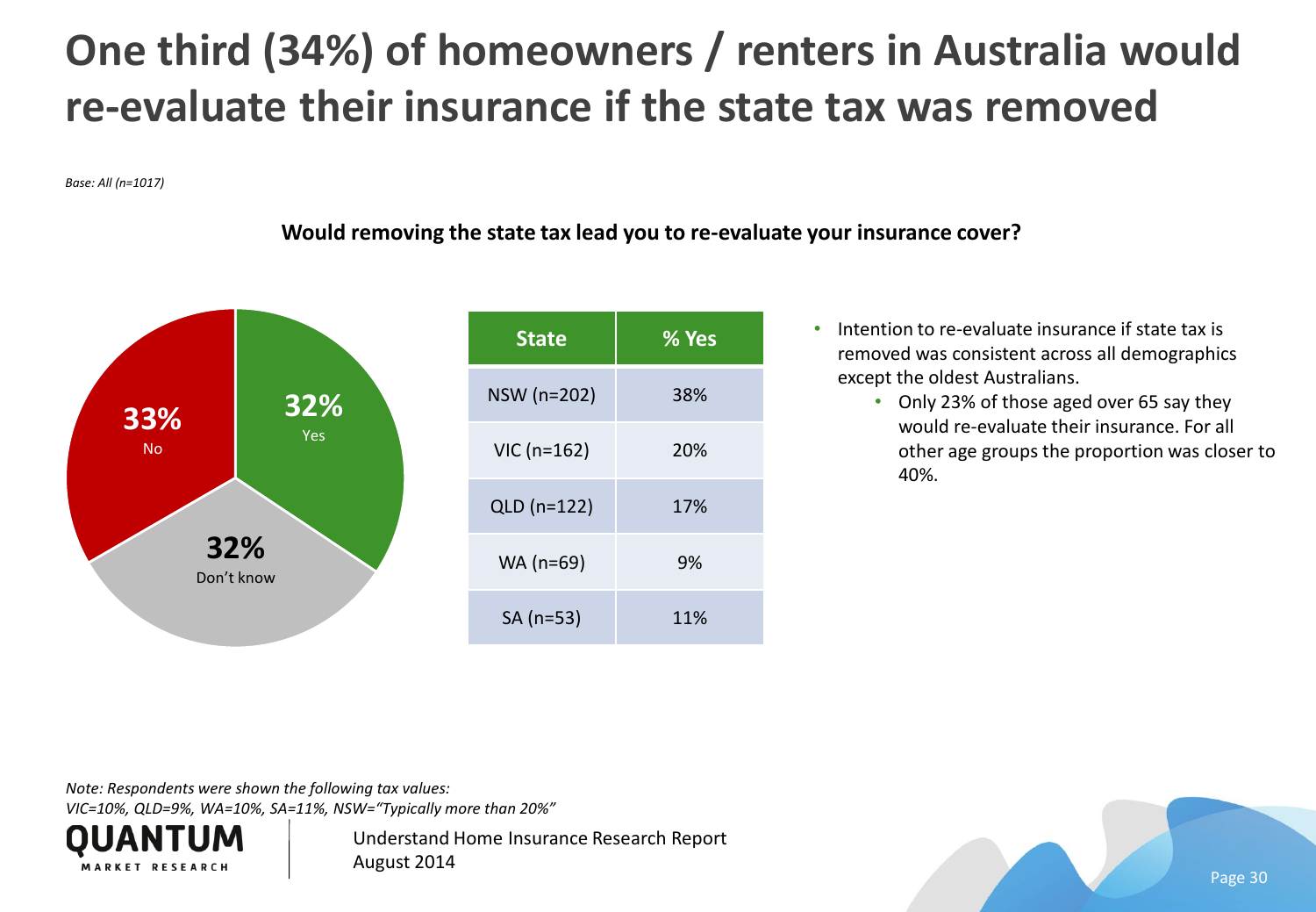### **One in five (22%) would re-evaluate their other insurance (e.g. car insurance) if the state tax was removed**

*Base: All (n=1017)*

#### **Would removing the state tax lead you to re-evaluate your other insurance cover (e.g. car insurance)?**



- Intention to re-evaluate insurance if state tax is removed was consistent across all demographics except the oldest Australians.
	- Only 17% of those aged over 65 say they would re-evaluate their insurance. For all other age groups the proportion was closer to 30%.

*Note: Respondents were shown the following tax values:*

*VIC=10%, QLD=9%, WA=10%, SA=11%, NSW="Typically more than 20%"*